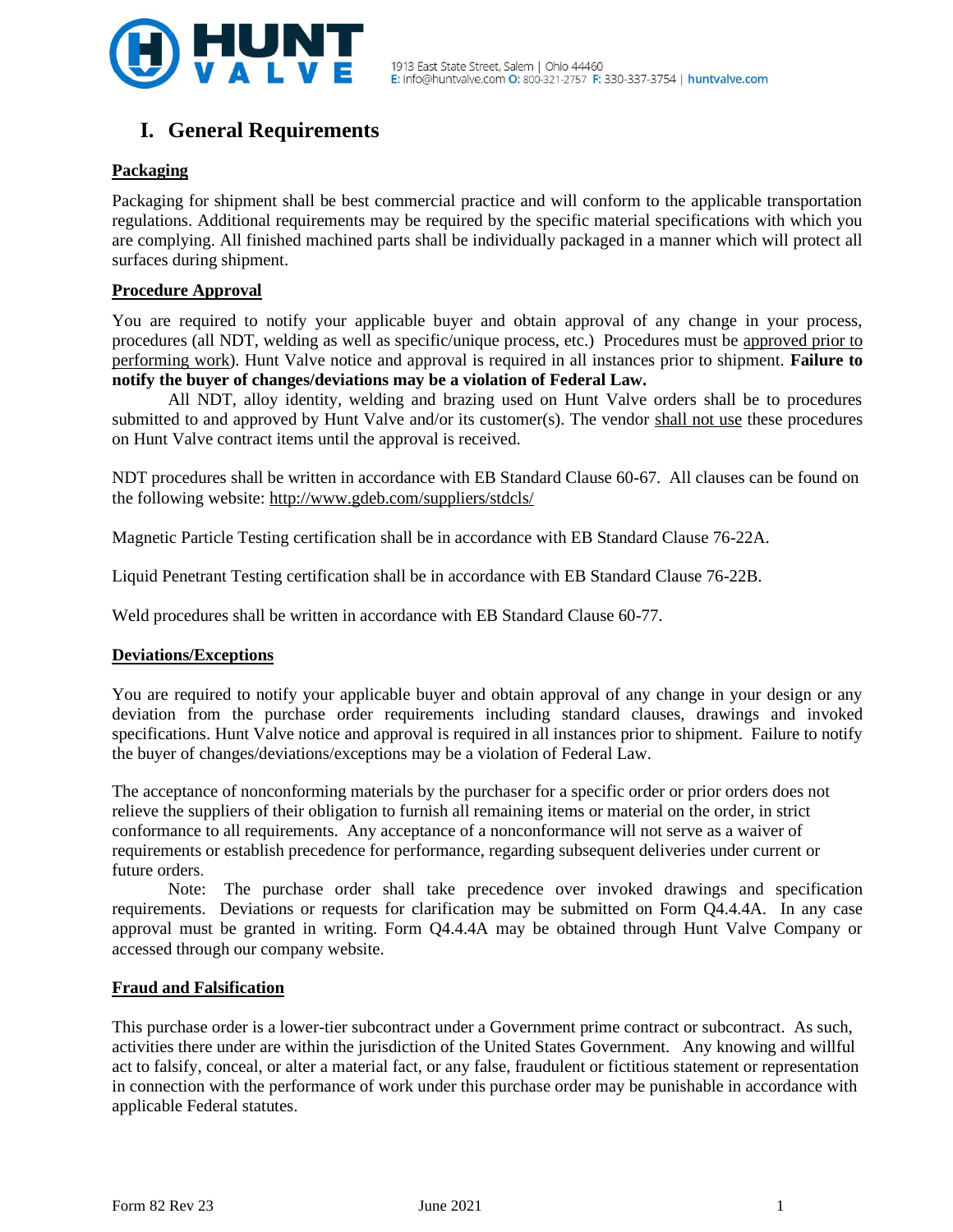

Federal Law (18 ISC 1001) provides, in part as follows:

"Except as otherwise provided in this section, whoever, in any matter within the jurisdiction of the executive, legislative or judicial branch of the Government of the United States, knowingly and willfully-

- (1) Falsifies, conceals or covers up by any trick, scheme, or device, a material fact:
- (2) Makes any materially false, fictitious or fraudulent statements or representations; or
- (3) Makes or uses any false writing or document knowing the same to contain any materially false, fictitious or fraudulent statement or entry, shall be fined under this title or imprisoned not more than 5 years, or if the offense involves international or domestic terrorism (as defined in section 2331), imprisoned not more than 8 years or both…"

All employees or other persons engaged in or who will be engaged in the performance of work under this Purchase Order, shall be, if they have not been previously, informed in writing of the above language and that there is a risk of Federal criminal penalties associated with any knowingly and willful falsification, concealment, or misrepresentation in connection with work performed under Government subcontractors such as this Purchase Order.

For more information regarding Malpractice Prevention follow the website link below:

[www.gdeb.com/suppliers](http://www.gdeb.com/suppliers)

Link to Electric Boat Supplier Quality Awareness Video Link to Electric Boat Specification 2678 (Appendix B and D)

# **Certifications**

Some form of certification (the level of which shall be specified by standard clauses) is required for all shipments. These certifications are essential to acceptance of the material. All certifications will require the signature, typed name and the title of the person responsible for the information provided on the certification.

# **Correcting Certifications-Reference Electric Boat Specification 2678**

When making corrections to certifications the following method shall be used:

- a. Draw a single line through the incorrect entry. Erasure or obliterations, including "whiteout", of information is prohibited. Enter the corrected information in a legible fashion. Initial and date each correction. If person making correction is different from original signer, initials or signature along with typed or printed name and title must be provided.
- b. When a certification is revised to make corrections or add information, in portion or completely, the certification shall be identified as a corrected copy and all changes shall be identified using an asterisk \* with an explanation of the correction/addition stated on the certification. The original date of issuance must remain along with date of correction. If person making correction is different from original signer, initials or signature along with typed or printed name and title must be provided.
- c. When a person, other than the one who performs the inspection or test activity, signs a quality document, they must indicate for whom they are signing. Example: "J.W. Brown (alternate signature) for D.W. Smith" (printed).
- d. Certifications and permanent test and inspection records shall be complete signed and dated. Data shall not be annotated by ditto marks or left blank. When appropriate the use of N/A or none should be used. **NOTE: CORRECTIONS/ADDITIONS CANNOT BE MADE TO ANOTHER ORGANIZATION'S CERTIFICATION.**

#### **Electronic Signatures on Certifications (ref. EB 2678)** Definitions:

• Electronic Signature - The electronic signature is equivalent to person's handwritten signature. It indicates approval of a certification of information or action(s) in the same manner as pen-and-ink signature.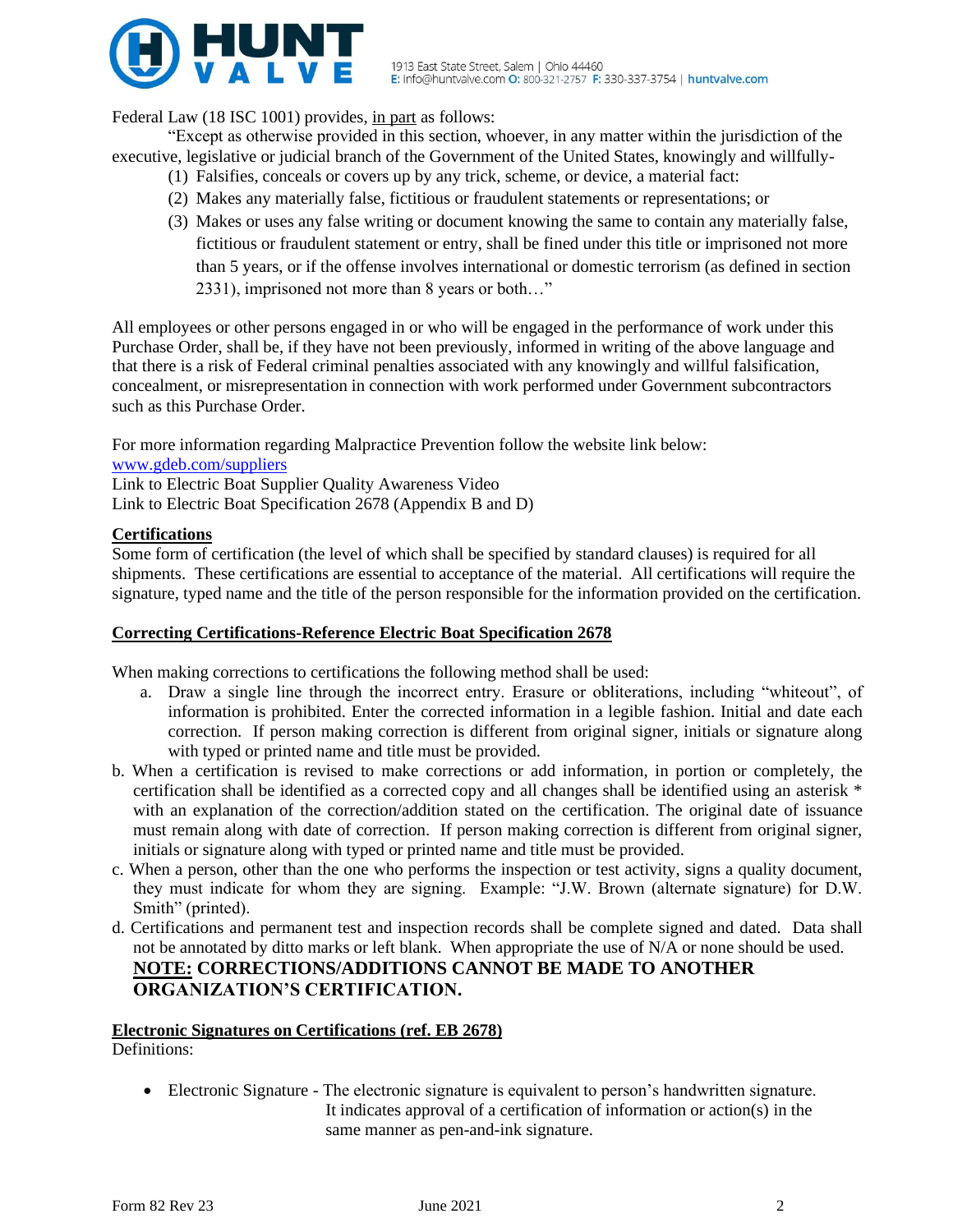

• Electronic Identification - The electronic identification is an electronic means of identifying a signer of an electronic record, document transaction, or instrument. It is unique and attributable to only one person. Examples of various electronic identifications include but are not limited to: an identifying keystroke, a password, a personal identification number (PIN), or a token or magnetic key.

# **Electronic Signature Process Controls**:

The controls for the electronic signature process should provide:

- o The signer must take a distinct action to "sign" electronically
- $\circ$  A means to delegate signature authority which allows the delegated individual to utilize their own electronic identification (i.e. integrity of each person's electronic signature must be preserved)
- $\circ$  A means to identify the electronic signer by name on the electronic paper version of the document and be maintained for the retention life of the electronic record.
- o Preservation of unauthorized access to electronic identifications.
- o An established password policy to change electronic identification and not share electronic identification.
- o Reviews to ensure proper use of electronic signatures.
- o A means to identify an electronic signature on a record as an electronic signature.
- o Electronic signature applications shall not allow unauthorized users to change electronically signed documents, or records. All changes to electronically signed documents, or records made by authorized users shall be revision controlled, identify the person making the change, and shall clearly reflect that the document, or record has been revised.

# **DPAS - Defense Priorities and Allocation System (for contracts in support of a U.S. Government prime contract or subcontract)**

This order may have a DoD Priority Rating and be noted as such on the purchase order. If this order is a rated order, certified for national defense use, you are required to follow the provisions of the Defense Priorities and Allocation System (15 CFR Part 700). This means any order for product, service or material will require preferential treatment. The DPAS provides that DoD contracts are assigned priority ratings to assure that these contracts are afforded production priorities for delivery ahead of unrated orders including commercial orders.

The vendor is obligated to accept the rated order to schedule production operations to satisfy delivery requirements of each rated order and to extend the priority rating to sub-vendors to assure that the item is delivered in the timeframe requested.

# **Security Awareness and Export Control of Technical Data (for contracts in support of a U.S. Government prime contract or subcontract)**

Documentation associated with our product (including but not limited to drawings, sketches, specifications etc.) discussions, telecons or any other transfer of information whether verbal or written are considered to be technical data. This order is subject to ITAR (International Traffic in Arms Regulations). ITAR is the control of Defense Related Articles which restricts the release of technical data to only US Citizens in or out of USA and Technical data as outlined in Title 22 Code of Federal Regulations Subchapter M. See part 120 ET AL.

For more information regarding ITAR follow the website link below: [www.pmddtc.state.gov](http://www.pmddtc.state.gov/) – U.S. Department of State – Directorate of Defense Trade Controls (DDTC)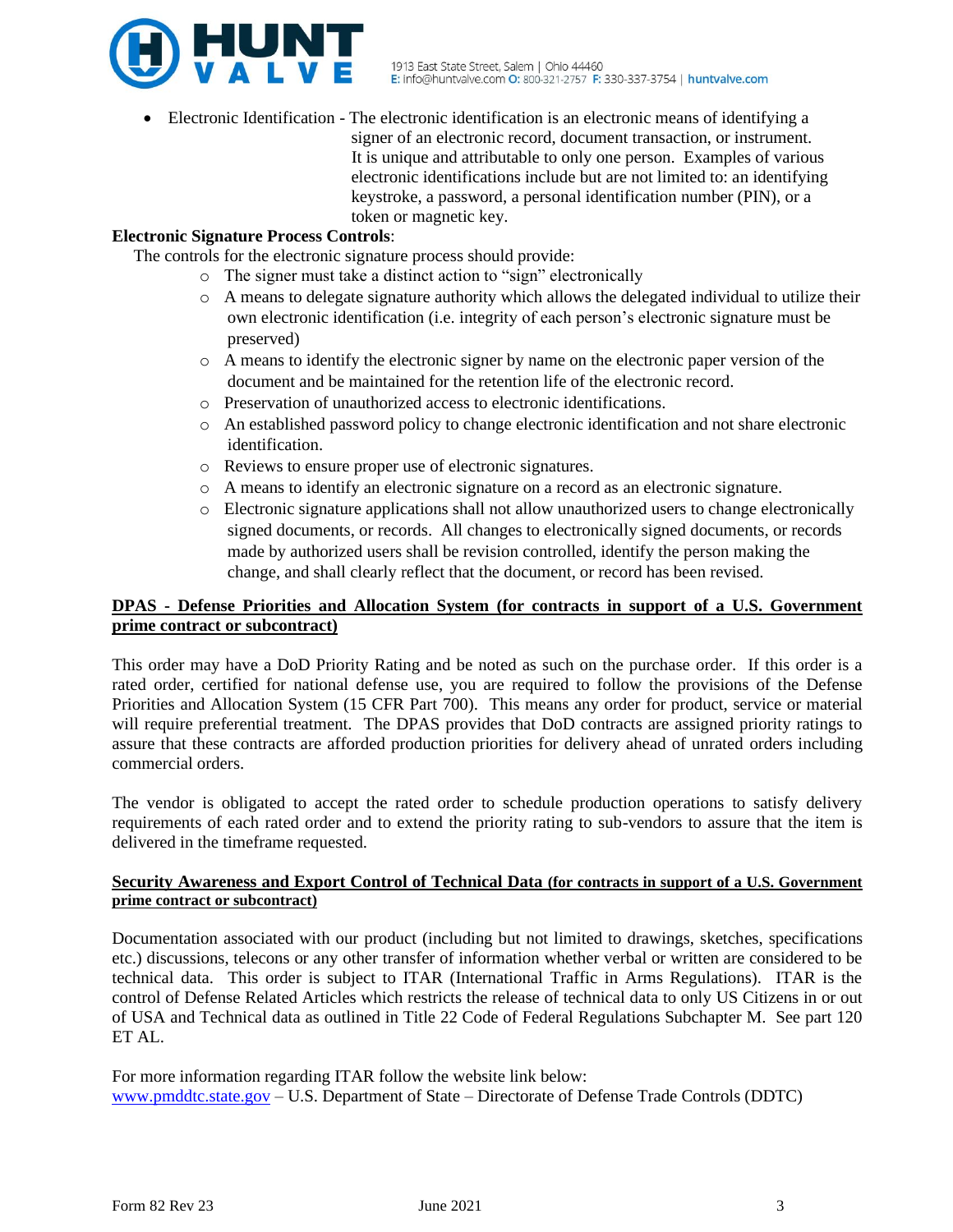

For more information regarding Security Awareness follow the website link below:

[www.cdse.edu](http://www.cdse.edu/) – Centers for Development of Security Excellence – U.S. Department of Defense – Defense Security.

- Click on "Resources" Icon
- Link to
	- o Security Shorts
	- o Security Training Videos
	- o Security Posters
	- o Case Studies
	- o Tool Kits
		- Additional tools for Cyber Security, Insider Threat, Protecting your Identity.

# **Material Storage**

Level 1 materials of different types (alloys), grades or conditions shall be segregated through physical separation unless readily differentiated by attributes such as size, physical identification, or physical appearance. The method of segregation shall assure that similar appearing material of different alloys and/or material conditions are not mixed. Material requiring traceability shall be segregated from non-traceable material. Nonconforming material shall be identified and segregated from acceptable material.

# **Purchase Order Review**

The Supplier's quality representative shall review Level 1 material purchase orders to sub-tier suppliers prior to placement to ensure that the applicable purchaser's requirements are included. The preparer of a purchase order shall not review his/her own work. The purchase documents which include Level 1 material shall contain readily recognizable Level 1 identification.

# **Receiving Inspection**

The Supplier shall inspect Level 1 material at time of receipt from their sub-tier Suppliers, Processors or Inspection Organizations to assure conformance to purchase order requirements and shall document results.

# **Test Records/Certifications provided to Purchaser, OVERSTAMPING**

When the purchaser's purchase order requirement is to supply Level 1 material, the supplier shall provide total and complete traceability for all Level 1 material supplied. This traceability requires certified material test reports from the producer of the raw material (mill) which contains quantitative mechanical and chemical data.

Where the mechanical properties of the material have been altered by heat treatment or metal working processes, the material shall be uniquely re-identified, and the mechanical properties re-determined. The mill certification shall be accompanied by supplemental certification from the heat treatment or metal working facility. This supplemental certification shall contain quantitative data for the process performed.

**ADDITIONALLY**, the original mill certification shall be over stamped and/or annotated to contain the following information:

Traceability Number/Code\_\_\_\_\_\_\_\_\_\_\_\_ is fabricated from raw material Heat No./Heat-Treat No.\_\_\_ Date, Name and Signature of Authorized Company Representative.

Note: When applying the over stamp or annotation to the certification report NO pertinent data shall be obliterated or rendered illegible.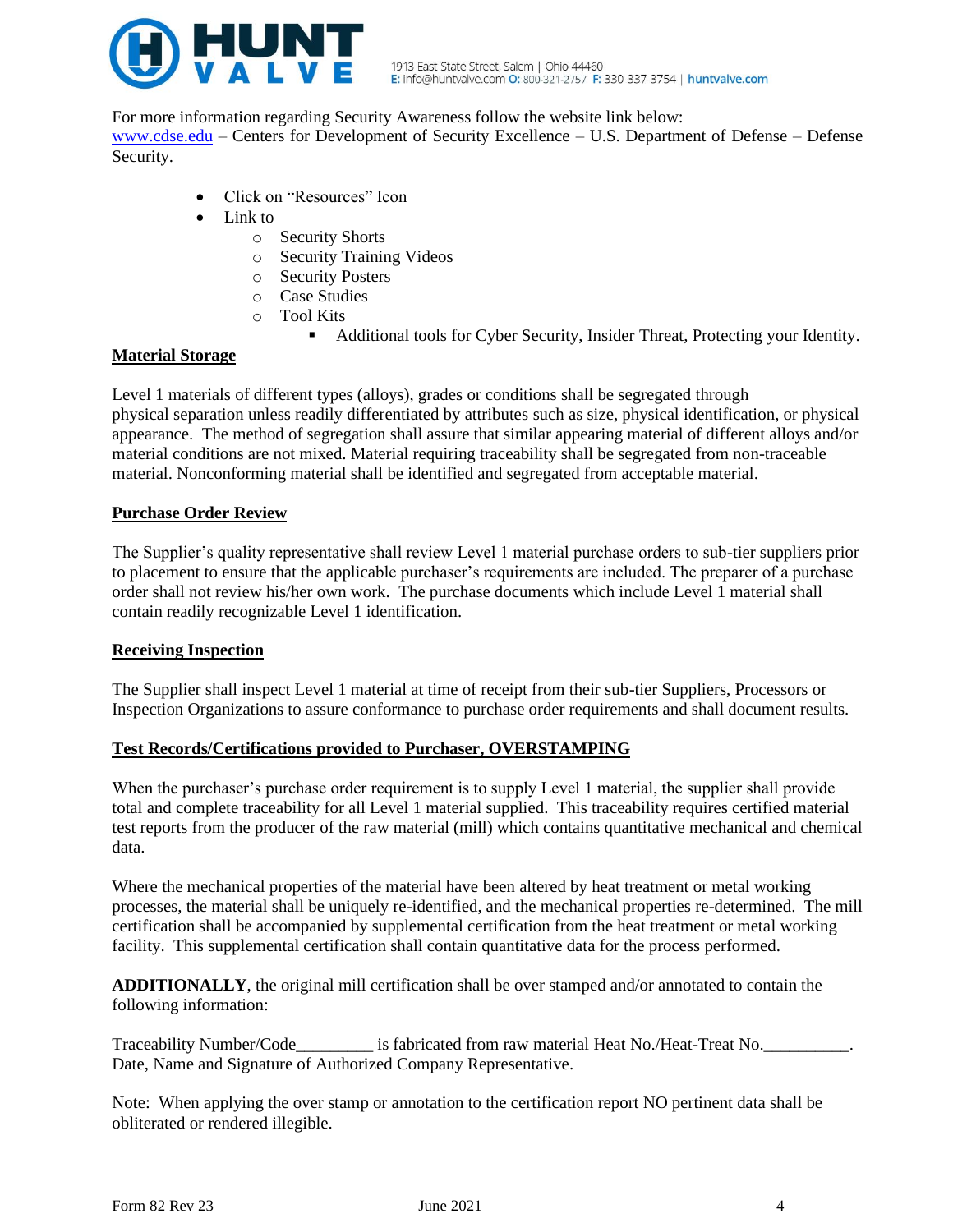

# **Counterfeit Part Detection (DFAR 252.246-7007 and Sources of Electronic Parts 9DFAR 252.246- 7008)**

Seller must assert all electronic parts provided are genuine OEM parts and not counterfeit. Suspected counterfeit parts will not be accepted and will result in discontinued use of seller. Traceability of components must be kept on file at the seller's facility and provided upon request.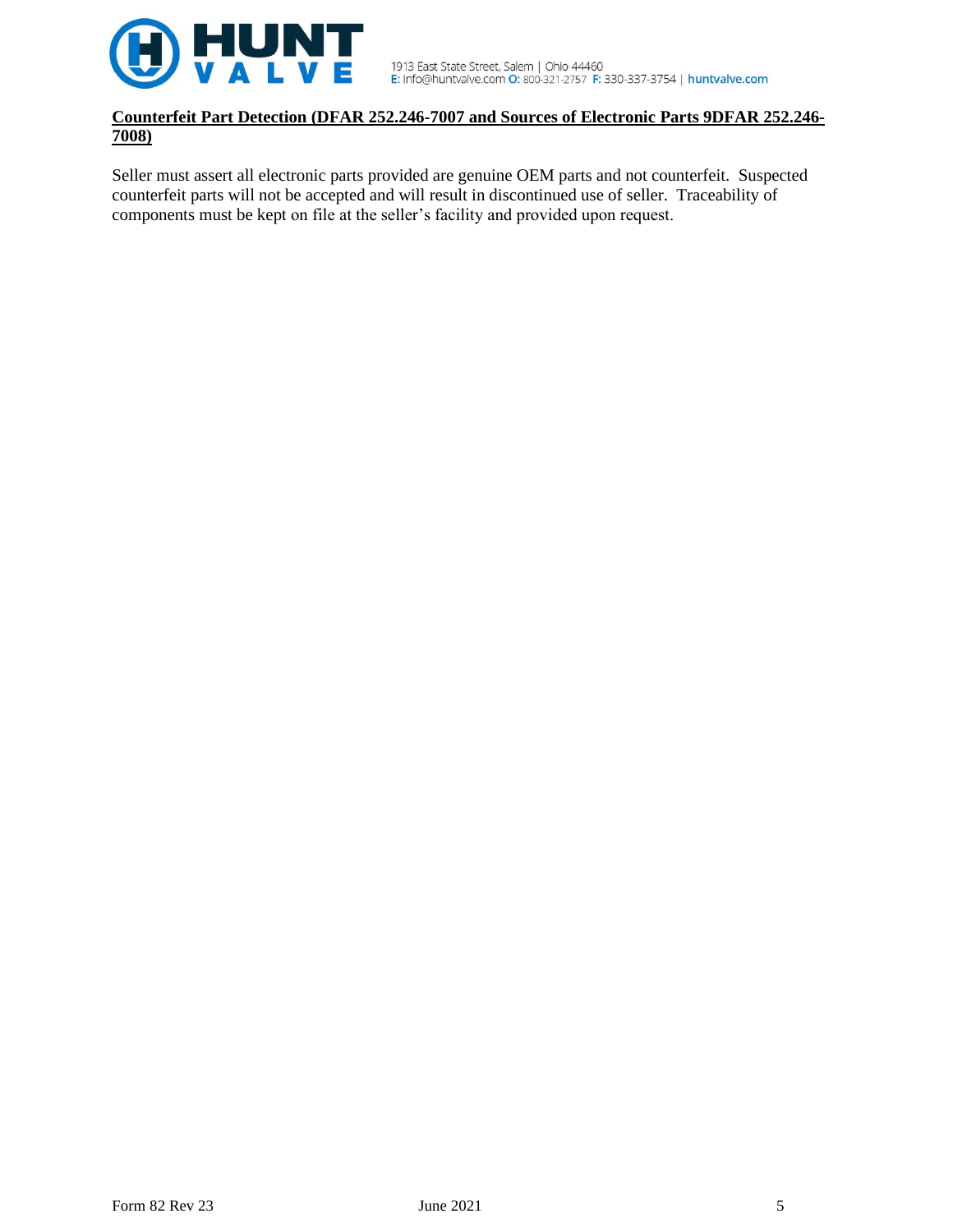

# **II. Part Specific Information**

# **Conflict Mineral Disclosure**

On August 22, 2012 the US Securities and Exchange Commission ("SEC") adopted final rules implementing Section 1502 of the Dodd-Frank Wall Street Reform and Consumer Protection Act. These rules impose disclosure and due diligence requirements on publicly-traded companies that manufacture products containing certain minerals designated as, "conflict minerals": gold, columbite-tantalite (coltan), cassiterite, wolframite, and their derivatives tantalum, tin and tungsten, that have been mined or smelted in Democratic Republic of the Congo (the "DRC"), Republic of Congo, Angola, Burundi, Central African Republic, Rwanda, South Sudan, Tanzania, Uganda or Zambia.

It is the vendor's responsibility to disclose to Hunt Valve (in written form) if your product contains any of the above mentioned minerals.

# **O-Rings & Other Synthetic Rubber Products**

Certifications are required when O-rings, or other synthetic rubber products, are being supplied as a part of the purchase order.

- A certification which includes a cure date, specification, revision, class and grade.
- **SHELF LIFE** 
	- $\blacksquare$  All O-rings and molded seals must be purchased with a minimum of  $1/2$  its shelf life still active, or as specified in the purchase order upon receipt.
	- Shelf life of these items will be as defined in SAE ARP5316, MIL-HDBK-695, or MIL-STD-1523A.
- Packaging and labeling shall be in accordance with SAE ARP5316, or as agreed upon with the buyer.
- Products will be manufactured from a source that is listed on the Qualified Products List for material/specification for which they are supplying.

# **Weld Filler Metal (for contracts in support of a U.S. Government prime contract or subcontract)**

All Mil- Spec weld filler material (rod, electrode, wire, powder, etc.) used on military orders must be from a vendor that is listed on the Qualified Products List for material/specification for which they are supplying. Submit a copy of the certification to Hunt Quality Assurance Department for review and approval prior to use.

# **Seamless Pipe & Tubing Only**

Unless specifically authorized in the Purchase Order, only seamless pipe and tubing shall be used in the items or components supplied to Hunt Valve. The vendor's material control must maintain segregation of seamed pipe and tubing from seamless pipe and tubing so that they cannot become mixed. **This requirement must be passed down to the vendor's mill or sub-tier suppliers.**

Tube and pipe shall be marked per MIL-STD-792 and shall not be marked with die stamps or vibro etched.

# **Fasteners**

Centers are not permitted in machined fasteners. Vendor must notify Hunt Valve Company prior to purchase if internal fastener threads are manufactured by any other method than cutting. Cold forming of internal threads is not allowed.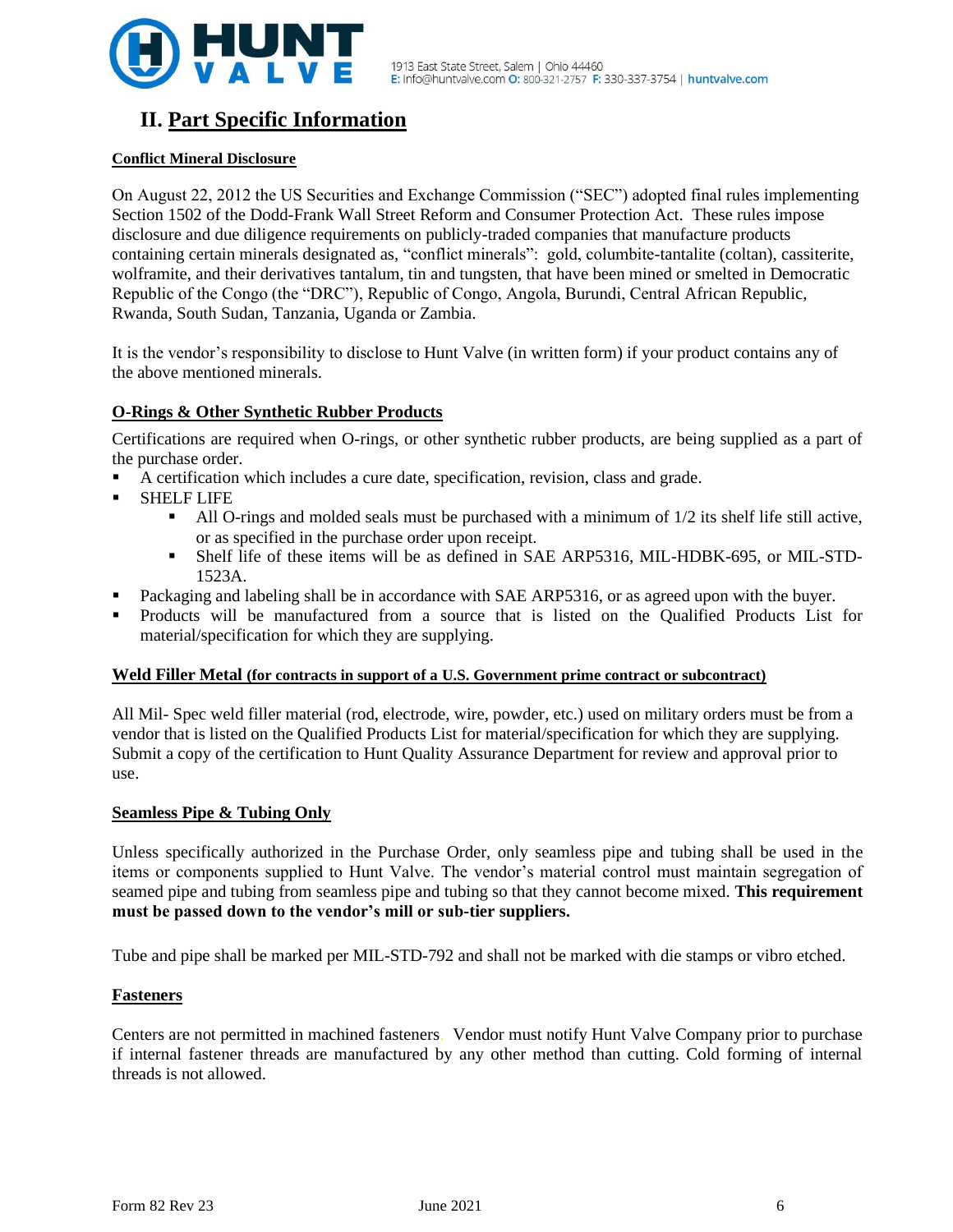

**WEDGE TESTING** performed in accordance with ASTM F606 shall utilize wedge test samples specified by section 3.5.1 of ASTM F606/F606M-16.

Section 3.5.1 specifically reads: "When both wedge tension and proof load testing are required by the product specification the bolts that have been proof load tested in accordance with method 1 (3.2.3) or method 3 (3.2.5) may be used for wedge testing. Fasteners that have been yield strength tested utilizing either method 2 (3.2.4) or method 2A (3.2.4.1) shall not be reused for wedge testing.

# **Markings**

All markings are to be performed in accordance with MIL-STD-792, para 4.1, Type I-IX unless otherwise specified on the purchase order.

# The use of Electric Arc Marking Pencil is strictly prohibited.

Reference Section III – Standard Clauses – Standard Clause A.4 for more information regarding markings.

# **Modification to Purchases of K-Monel, QQ-N-286**

If any NiCuAl (K-Monel) Material is utilized for this order, it must be in accordance with one of the following modifications:

A) QQ-N-286 Revision F, dated 29 November 1990, and have been produced only by Special Metals Corporation (formerly Inco Alloys International/Huntington Alloys Inc.) with a production (pour) date later than December 21, 1976.

Test reports are required showing actual results of all chemical analyses, mechanical property tests, and Mechanical Testing required by the specification for each heat and lot of material furnished.

First Article Testing per paragraph 3.1 of QQ-N-286 revision F is required for all heats produced after February 19, 2001. Special Metals Corporation was exempt from First Article Testing for all heats produced prior to February 19, 2001.

Additionally, The following Special Metals Corporation heat numbers are not permitted to be used.

| M00J6KG        | M00J7KG | M <sub>01J1</sub> KG | M02J8KG |
|----------------|---------|----------------------|---------|
| <b>M02J9KG</b> | M03J8KG | M04J2KG              | M04J6KG |
| M04J7KG        | M06J5KG | M06J8KG              | M11J2KG |
| M11J3KG        | M11J4KG | M11J5KG              | M15J6KG |
| M17J2KG        | M17J3KG | M17J4KG              | M18J7KG |
| M19J7KG        | M21J2KG | M22J7KG              | M22J8KG |
| M23J2KG        | M24J5KG | M26J8KG              | M26J9KG |
| M27J9KG        | M28J4KG | M30J9KG              | M31J9KG |
| M33J7KG        | M34H4KG | M35H0KG              | M35J0KG |
| M35J7KG        | M35H8KG | M36H7KG              | M36J2KG |
| M36J3KG        | M37J4KG | M39J3KG              | M41J1KG |
| M41J2KG        | M41H3KG | M41J3KG              | M41J7KG |
| M41J8KG        | M44J4KG | M44J6KG              | M45J2KG |
| M45J8KG        | M45J9KG | M46J7KG              | M52H9KG |
| M61J8KG        | M61J9KG | M62J5KG              | M64J4KG |
| M64J5KG        | M64J6KG | M67H2KG              | M67J4KG |
| M69J1KG        | M70J6KG | M73J4KG              | M76H6KG |
| M80H2KG        | M80H3KG | M84H9KG              | M85H0KG |
| M88H6KG        | M88H7KG | M89H5KG              | M89H6KG |
| M92H0KG        | M95H7KG | M97H8KG              | M99H3KG |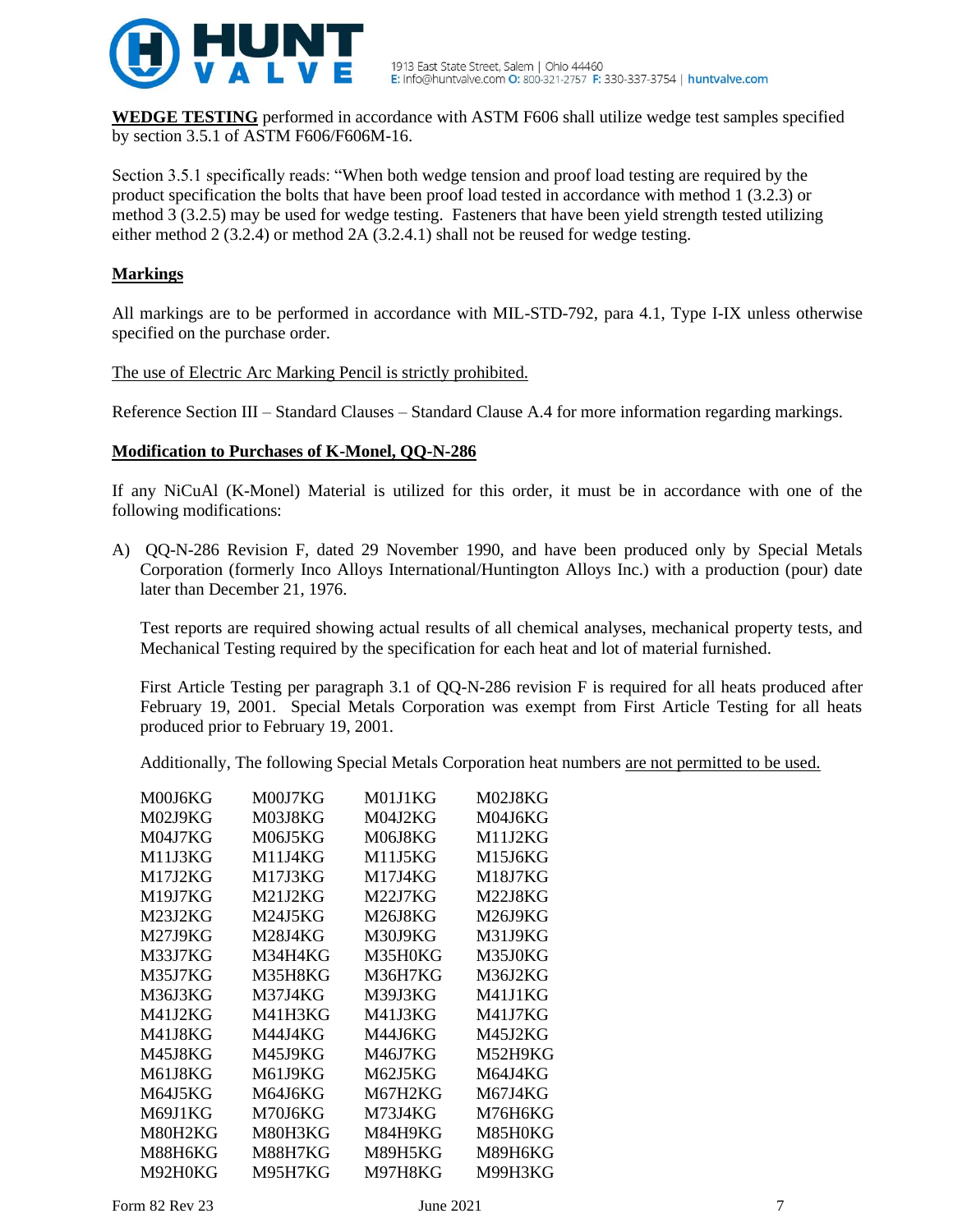

B) Revision G, with the following modifications:

Revise paragraph 4.2.2.2 of QQ-N-286G as follows:

4.2.2.2 Slow Strain Rate Tensile Tests. Three Specimens shall be prepared and tested per lot. Specimens shall be taken after the final heat treatment. When material is shipped in the annealed condition, specimens may be taken after the final anneal and shall be heat treated in accordance with 4.3.6.1.

4.2.2.2.1 Bar Rod and Forgings. Slow Strain Rate Tensile Test specimens shall be taken from one end of a bar, rod, or forging at the quarter diameter (half radius) and in the longitudinal direction. Bars, rods, or forgings too small to have a Slow Strain Rate Test specimen taken from the quarter diameter that are taken from a lot (See 4.2.1.3) that does not have any larger sizes shall have the specimens taken from the center and in the longitudinal direction. Bars, Rods, or Forgings too small to have a Slow Strain Rate Test specimen taken from the center that are taken from a lot (See 4.2.1.3) that does not have any larger sizes shall be taken from the heat at the latest intermediate rolling or forging step that a Slow Strain Rate Test specimen can be taken from the mid-radius and heat treated using the same heat treatment procedures used on the production heat.

4.2.2.2.2 Wire. Slow Strain Rate Tensile Test specimens shall be taken from the heat at the latest intermediate rolling or forging step that a Slow Strain Rate Test specimen can be taken from the midradius and heat treated using the same heat treatment in accordance with 4.3.6.1.

4.2.2.2.3 Sheet and Plate. Slow Strain Rate Tensile Test specimens shall be taken from one end of a plate at the quarter thickness and in the longitudinal direction. Plate too small to have a Slow Strain Rate Test specimen taken from the quarter thickness may have the specimens taken from the center and in the longitudinal direction. Sheet and plate too small to have a Slow Strain Rate Test specimen taken from the center may have the specimens taken at the latest intermediate rolling step that a slow strain rate test specimen can be taken from the quarter thickness.

Revise paragraph 4.3.6.4.4 of QQ-N-286G as follows:

4.3.6.4.4 Testing Laboratory: Slow Strain Rate Tensile Testing shall be performed by a NAVSEA approved test laboratory. The following is a listing of the currently approved test laboratories, any one of which may be used at the vendor's discretion.

Huntington Alloys, A Special Metals Company Attn: Frank Veltry 3200 Riverside Drive Huntington, WV 25705

Metallurgical Consultants, Inc, Attn: W.M. Buehler 4820 Caroline P.O. Box 88046 Houston, TX 77288-0046

Naval Surface Warfare Center, Carderock Div. Attn: Charles Roe Code 614 9500 MacArthur Blvd. West Bethesda, MD 20817-5700

ATI-Allvac-Allegheny Technologies Inc. Attn: Dr. W.D. Cao 2020 Ashcraft Ave. Monroe, NC 28110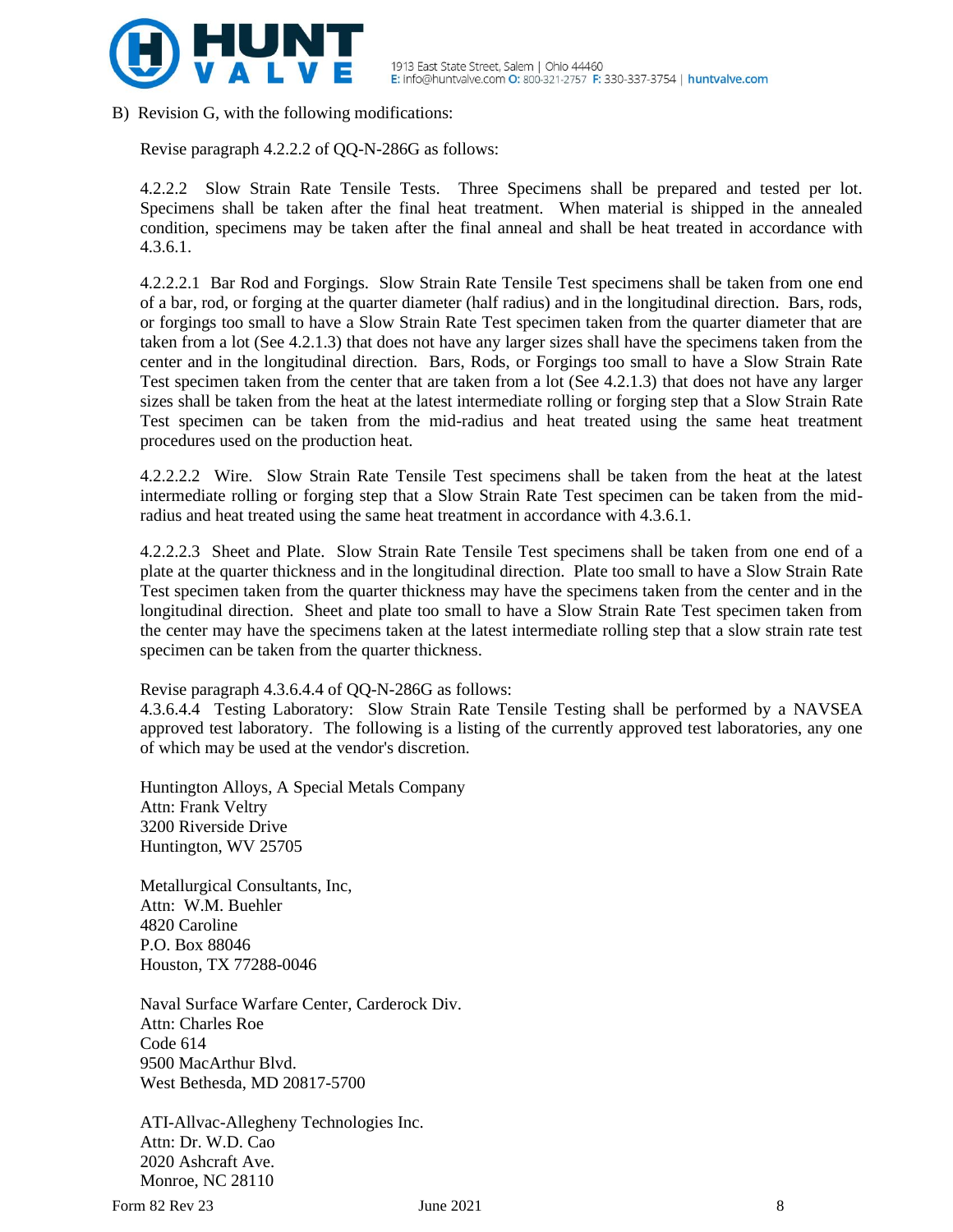

Mannesmann Rohrenwerke Mannesmann Forschungsinstitut (MFI) Attn: Dr. Weiss Postfach 251160 47251 Duisburg Germany

Westmoreland Mechanical Testing & Research, Inc. Old Route 30, Westmoreland Drive PO Box 388 Westmoreland Drive Youngstown, PA 15696-0388

Revise paragraph 6.2 as follows:

S) The laboratory conducting the Slow Strain Rate Testing shall be one approved by NAVESA (see 4.3.6.4.4)

Note: First Article Testing invoked elsewhere in this purchase order does not apply to material produced in accordance with revision G of QQ-N-286.

# **Special Requirements for NiCu, NiCuAl and CuNi Alloy Parts**

The sulfur content of the gas and oil fuels used in firing furnaces for forging, extruding, or other hot working processes and for heat treatment of NiCu(N04400), NiCuAl (N05500), CuNi (C70600 and C71500), and other nickel or nickel base alloys shall be limited as follows:

- 1. GAS: 30 Grains per 100 cu ft. maximum
- 2. OIL : 0.5% by weight maximum

# **Requirements for CUNI Castings**

The Foundry must be on the Huntington Ingalls/NNS approved CUNI foundry list, and the following will apply:

- 1 For each heat, the foundry shall test and have available a chemical test report for an "A" (beginning of furnace charge pour) and "B: (end of furnace charge pour) test specimen. The test reports and the specimen shall be identified as "A" and "B" in addition to the heat number traceability.
- 2 Mechanical test bars shall be poured no sooner than 50% through the furnace charge pour.
- 3 The foundry or supplier shall maintain the "A" and "B" test specimens, the mechanical test bars, and the test results as objective quality evidence, subject to audit and further analysis by buyer and/or HII/NNS.
	- a. Retention time shall be a minimum of seven (7) years following certification of heat.
	- b. Notify buyer or HII/NNS or both for disposition instructions prior to disposal of records and specimens.
- 4 Buyer's and HII/NNS products may be poured in the same heat; however, the heat shall be unique to Buyer and/or HII/NNS. No other customer's product shall be included in the heat.
- 5 Chemistry and Mechanical test report submittal shall be in accordance with the requirements contained elsewhere in this order. If chemical test reports are required to be submitted, the "B" chemistry test results shall be submitted, unless otherwise specified.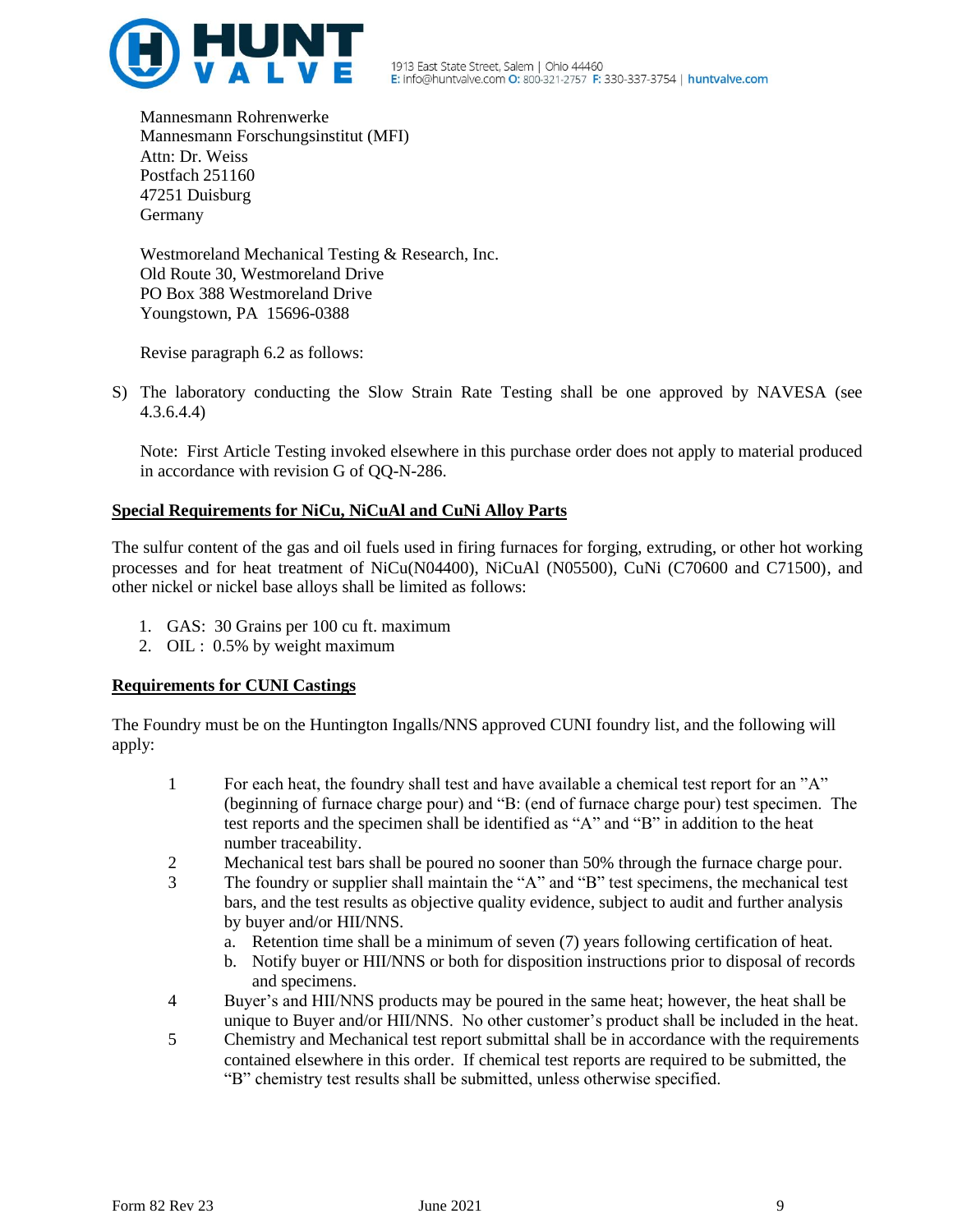

# **III. Outside Services Quality Requirements**

Definition – As used in this section. "Outside Service" means any subcontractor performing but not limited to Machining, Heat Treatment, Non-Destructive Testing, Plating, etc.

# **No Welding Permitted**

Should an error occur, return the component to HVC for evaluation. HVC will either replace the material at the sub-contractors expense or perform qualified weld repair.

# **Traceable Identification Markings**

- Traceable markings are identified as:
	- o Bar Stock and Forgings: 3 or 4 alpha digit as assigned by HVC i.e. ABC, ABC-1, XABV, XABV-1, W-9, W9-1
	- o Castings: casting manufacturer's heat number i.e. 88978, J4035 and RT Number i.e. WP697, 68410 and RLS Number: RLS 10985 when applicable.
- Restore all traceable identification markings after machining.
- All material with different traceable identification markings are to be segregated during machining.
- Should traceability be lost notify Manufacturing Engineering immediately. DO NOT ATTEMPT TO ESTABLISH TRACEABILITY ON YOUR OWN.

# **Reidentification may be accomplished by**

- Apply the traceability identification with a Dykem High Purity Black pen supplied by Hunt Valve.
- If material is too small to mark with the Dykem pen, tie a wire tag or bag and tag the material with the identity securely to the material.
- Vibro Etching the identity in a non-working area to maximum depth of .010 inches-only if approved by Hunt Valve prior to etching.

# **Non-Conformances**

• All non-conformances and deviations must be issued to Hunt Valve in writing using Form O4.4.4A or Vendors similar form prior to shipment unless otherwise authorized. See clause B.3. See Deviations/Exceptions under Section I General Requirements.

#### **Segregation of Material**

• Conforming and non-conforming material must be kept segregated. All non-conforming must be returned to Hunt Valve identified by a red tag or other means that make it identifiable as nonconforming.

# **Do Not Substitute any HVC Supplied Material**

Should scrapping material supplied by HVC become necessary, notification to HVC is required. HVC will replace the material at the vendors expense.

# **Stockpiling of HVC Material is Prohibited**

If HVC has issued more material than what is needed for a job, return all excess material. *Note: The excess material must bear all original identification.*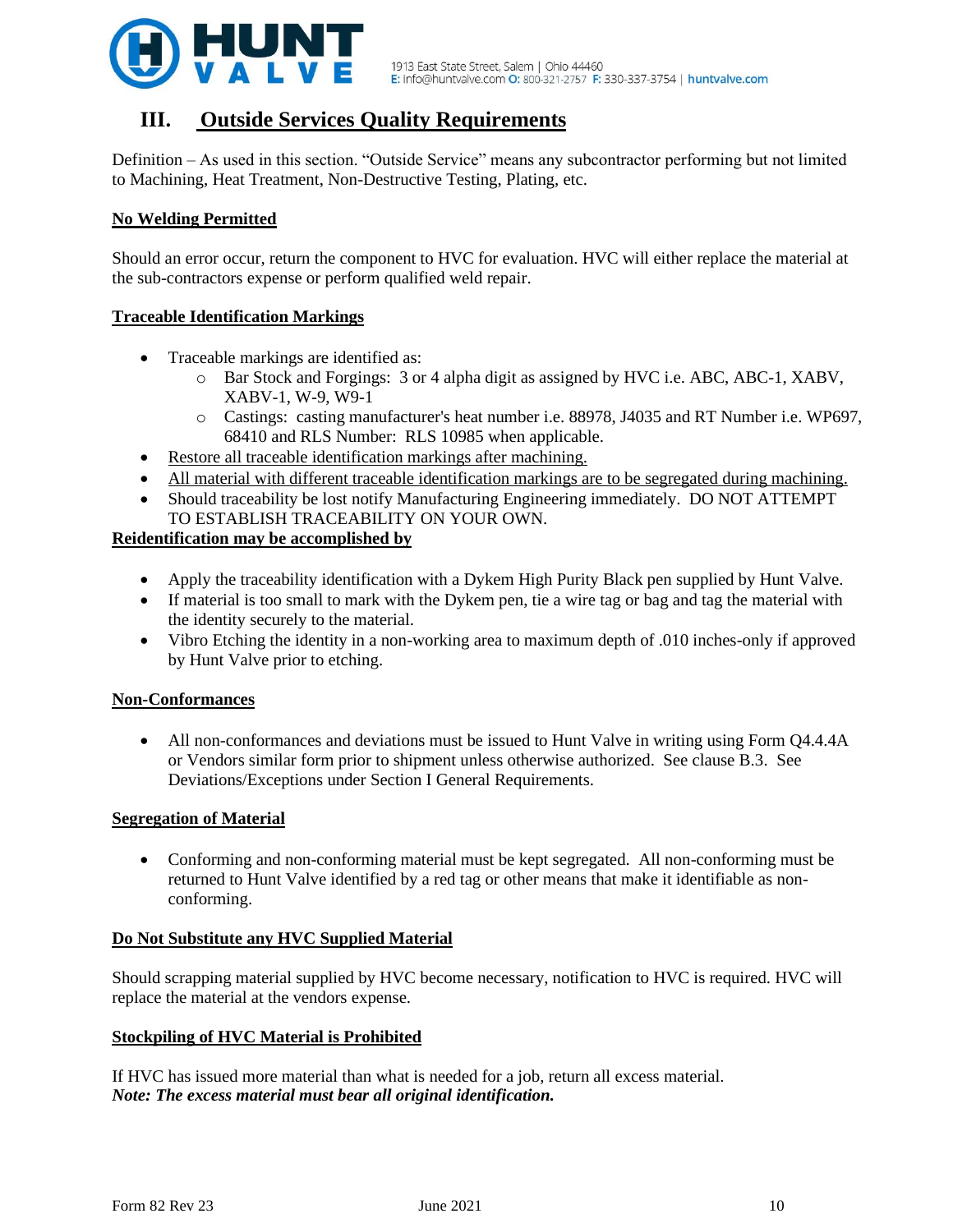

## **Subcontracting of Supplied Material is not Permitted without prior HVC Approval**

If outside processing is required any sub-tier operations must first be approved by HVC prior to placement of the material with a vendors subcontractor. When clause A.8 is invoked all contract requirements must be passed down to the sub-contractor.

# **Sufficiently Protect Machined Surfaces During Transport, Damaged Items due to Improper Packaging or Handling shall be Liable to the Vendor.**

#### **Inspection**

All machined components must have 100% inspection performed. The Inspection Reports shall be maintained at your facility and made available to HVC upon request. The Inspection Documents shall include acceptance criteria, part number, purchase order number, HVC work order number, quantity and trace code/heat code markings as applicable.

Failure to comply with these requirements will be cause for Hunt Valve to disqualify the vendor as an approved machining subcontractor.

Non-conformances identified during HVC Receipt Inspection will initiate back charges for all HVC machining and material costs. These back charges shall be directly charged to the offending vendor.

#### **Hole Tolerance Chart**

Unless otherwise specified, dimensional tolerances for all round holes shall be controlled by the Hole Tolerance Chart as it appears on the applicable drawing regardless of whether the hole was drilled, bored, EDM'd, or machined by some other means. This includes counter bores.

# **Threads**

All threads shall be in accordance with FED-STD-H28.

#### **Heat Treatment**

Furnace charts shall identify the heat treater, the time of heat treatment, the heat treatment lot number, furnace identification, operation (e.g. temper, anneal, etc) date, quantity, heat numbers, and item description. In addition, the autographic recorded rate (i.e. inches/hour) shall be annotated. For Post Weld Heat Treat (PWHT); the certification must list the base material condition and temper, as applicable, as used by the base metal producer.

The following are the minimum requirements for a C of C: (Ref A.1 clause, Section IV Standard Clauses)

The HVC Purchase Order Number, part number, part number description, work order number, drawing number, drawing revision, brief statement of work being performed, mercury free statement, trace markings if required and quantity are to be listed on certifications.

Trace markings shall include but are not limited to Hunt Trace Code, RLS number, RT number and heat number.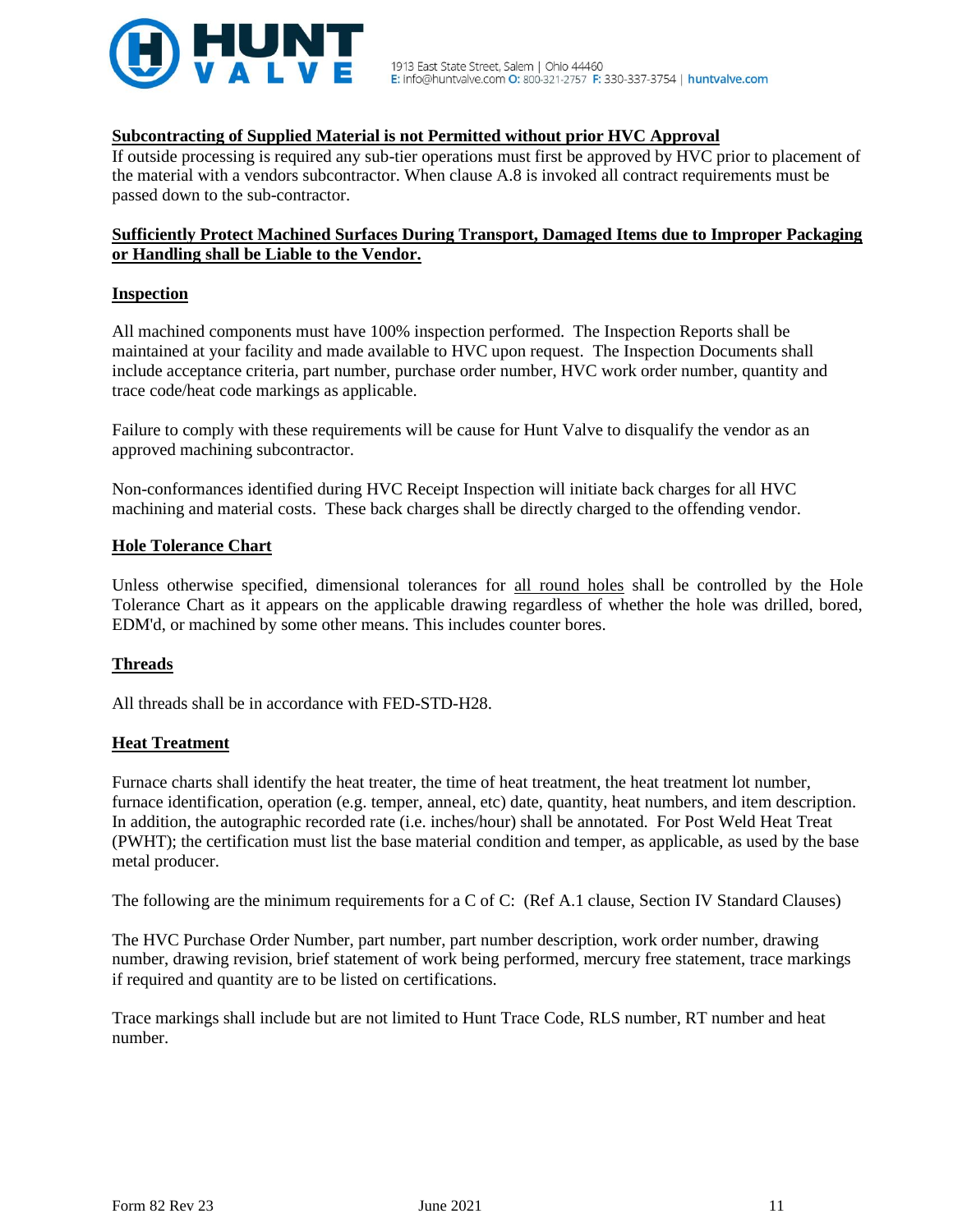

# **IV STANDARD CLAUSES**

The following Standard Clauses form a part of this Purchase Order, **WHEN SPECIFICALLY INVOKED**. Acceptance of this Purchase Order indicates that you will comply with the invoked Standard Clauses. All inspections or tests invoked by the Purchase Order, drawings, or invoked specification must be performed. Objective Quality Evidence (records) of the required inspection/test must be maintained.

**Test records shall be retained for a period of seven years after completion of purchase order. HVC reserves the right to inquire or request additional information on past purchase orders.**

# MATERIAL CERTIFICATION

- Clause A.1 A Certificate of Conformance (C of C) is required. The specification and revision, along with class/grade and condition of material are required on the Certificate of Conformance. The country of origin of the raw material (melt source) must be listed. When a Revision Date is not cited on the Purchase Order, the actual Revision Date used for the required Specification **MUST** be supplied on the Certificate of Conformance. The HVC purchase order number, part number, part number description, work order number when applicable, and quantity must appear on Certificate of Conformance. The Certificate of Conformance must bear a signature, with a typed or printed name and title of an authorized representative of the vendor. No material substitutions shall be made without written authorization from HVC. Material substitutions not authorized by HVC shall be subject to rejection. Statements on certification documents must be positive and unqualified. Words such as "to the best of our knowledge" or "we believe the information contained herein is true" are not acceptable. All markings are to be performed in accordance with MIL-STD-792 para. 4.1, Type I-IX. Electric Arc Marking is strictly prohibited.
- Clause A.2 This material requires complete chemical and mechanical Heat Lot traceability to the original mill.
	- a. A true and exact copy of the original mill certification, along with the original melt certification, if applicable, is required. **This mill certification must bear the typed or printed name and title, along with the signature of an authorized representative of the original mill**. **All certifications must be in English**. Any transposition of test results from the original mill cert to yours, or any other letterhead, is ACCEPTABLE, but must be noted on your certification. Statements on certification documents must be positive and unqualified. Words such as "to the best of our knowledge" or "we believe the information contained herein is true" are not acceptable. Each certification must bear the specification number and the revision date. When a Revision Date is not cited on the Purchase Order, the actual Revision Date used for the required specification must be supplied. The original Mill Certification documents must include a statement "The reported results represent the actual attributes and indicate full compliance of the material furnished with all applicable specifications." This statement is applicable to all material produced and tested on and after January 1, 2007.

If the material furnished has been worked, i.e. forged, cast, cold formed, or heat-treated, resulting in changes to its mechanical properties, the mechanical properties shall be redetermined and the material shall be uniquely re-identified to provide traceability to the final heat treatment and mechanicals certified for that material in its final condition.

*b.* Certification and certified test reports are essential to acceptance of the material and must be received prior to receipt of the hardware items to which they correspond, or the shipment will be rejected and the invoice will not be paid.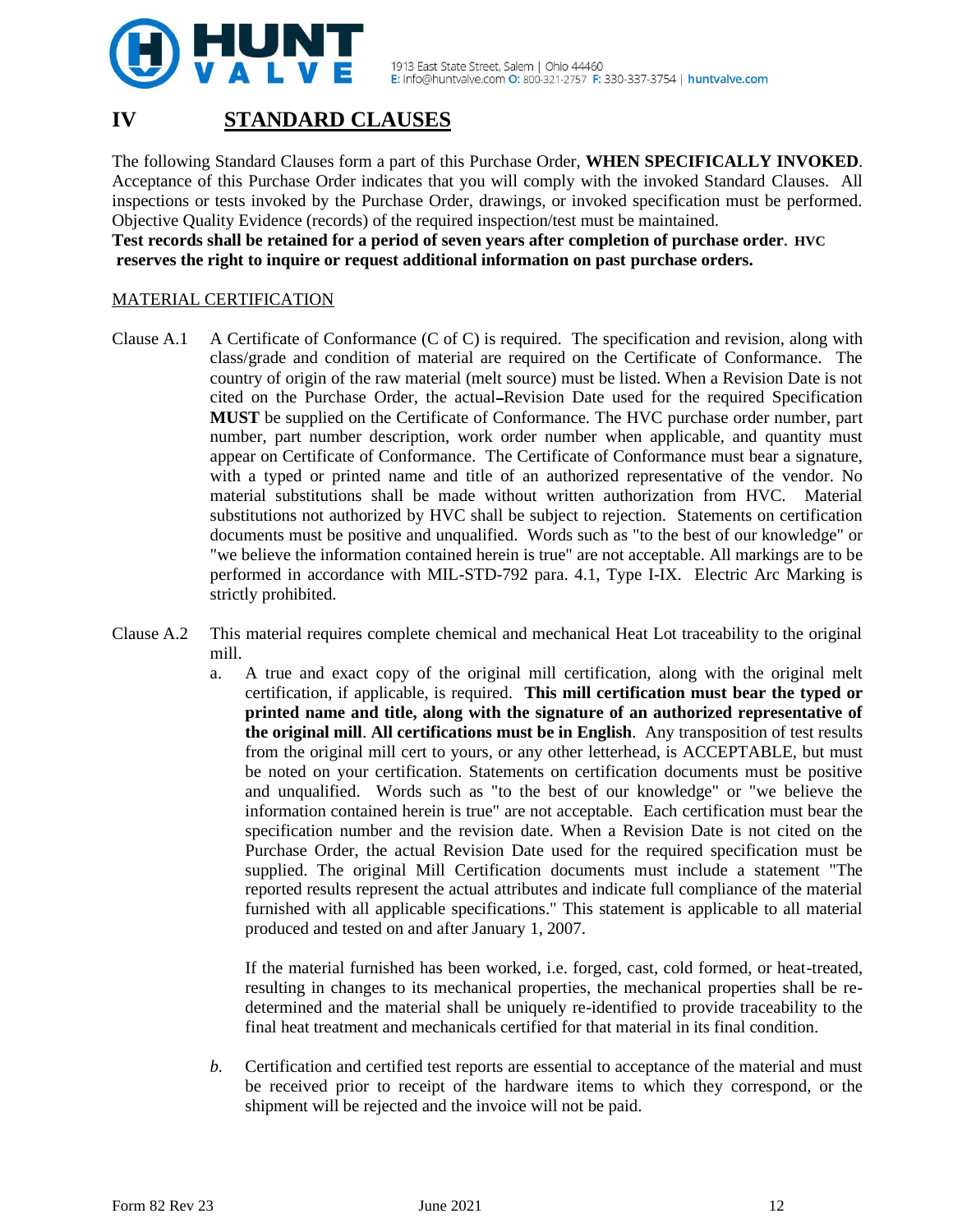

Clause A.3 All parts shipped shall be controlled by Heat Lot and/or unique trace code number and marked individually with that mark.

# Clause A.4 Material Marking

Each shipment of material must be clearly identified to its Documentation Traceability as pertains to raw material heat number and a heat treat lot number (if applicable) or a unique trace code number. In all cases, the traceability marking utilized shall be unique in that given only the traceability marking, the Vendor shall be able to provide all Objective Quality Evidence associated with the processing of that item, including heat treat. LEVEL 1 COMPONENTS

• Material Marking Techniques for Level 1 Components, Component Parts or Piping must be in accordance with one of the Permanent Marking methods per MIL-STD-792, para. 4.1, Type I-IX, unless otherwise specified.

# RAW MATERIAL

- Material Marking Techniques for Barstock and other forms of Raw Material must be in accordance with the *applicable material specification.* The following methods are acceptable to HVC:
- Permanent Marking methods per MIL-STD-792, para. 4.1, Type I-IX, as applicable.
- Or, recognized Temporary Marking methods such as:
	- o Bundle-and-Wrap of each line item with Shrink Wrapped Identification Tag.
	- o Wire-Tag affixed to item/bundle
	- o Paint Stick identification on each piece/bundle
- Or, recognized Other Alternate Methods
	- o Items too small to mark or items that cannot be marked, i.e. non-metallic material can be controlled by bags, tags and/or boxes

# Clause A.5 Casting Certifications

Certification of material requirements (chemical and mechanical properties) must bear as a minimum:

- Specification, Revision, Type, Grade, Class, Condition etc. When a Revision Date is not cited on the Purchase Order, the actual Revision Date used for the required specification must be supplied on the Certificate of Conformance.
- The Signature, Typed or Printed Name and Title of the Person responsible for the testing. Chemical and Mechanical properties reported on certifications shall meet the specification exactly.
- Any weld and NDT procedures used in the process of material must be documented on certifications. Weld Rod certifications must be submitted with certifications.
- Statements on certification documents must be positive and unqualified. Words such as "to the best of our knowledge" or "we believe the information contained herein is true" are not acceptable.
- Material certification data (chemical analysis, mechanical and physical testing) must be recorded on the testing company's letterhead. Certification data supplied to the purchaser shall be either the original mill certification, original certification from the testing facility or exact photocopies of the original certifications.

#### Marking requirements:

Each shipment of material must be clearly identified to its certifications as pertains to heat numbers, heat codes and/or unique trace code number. Unless otherwise specified, Material Marking Techniques must be in accordance with MIL-STD-792. Die Stamping is not a preferred method. If Die Stamping is utilized only round bottom, low stress Die Stamps are permitted and shall be applied on low stress areas such as a flange rim, boss, or an integral pad.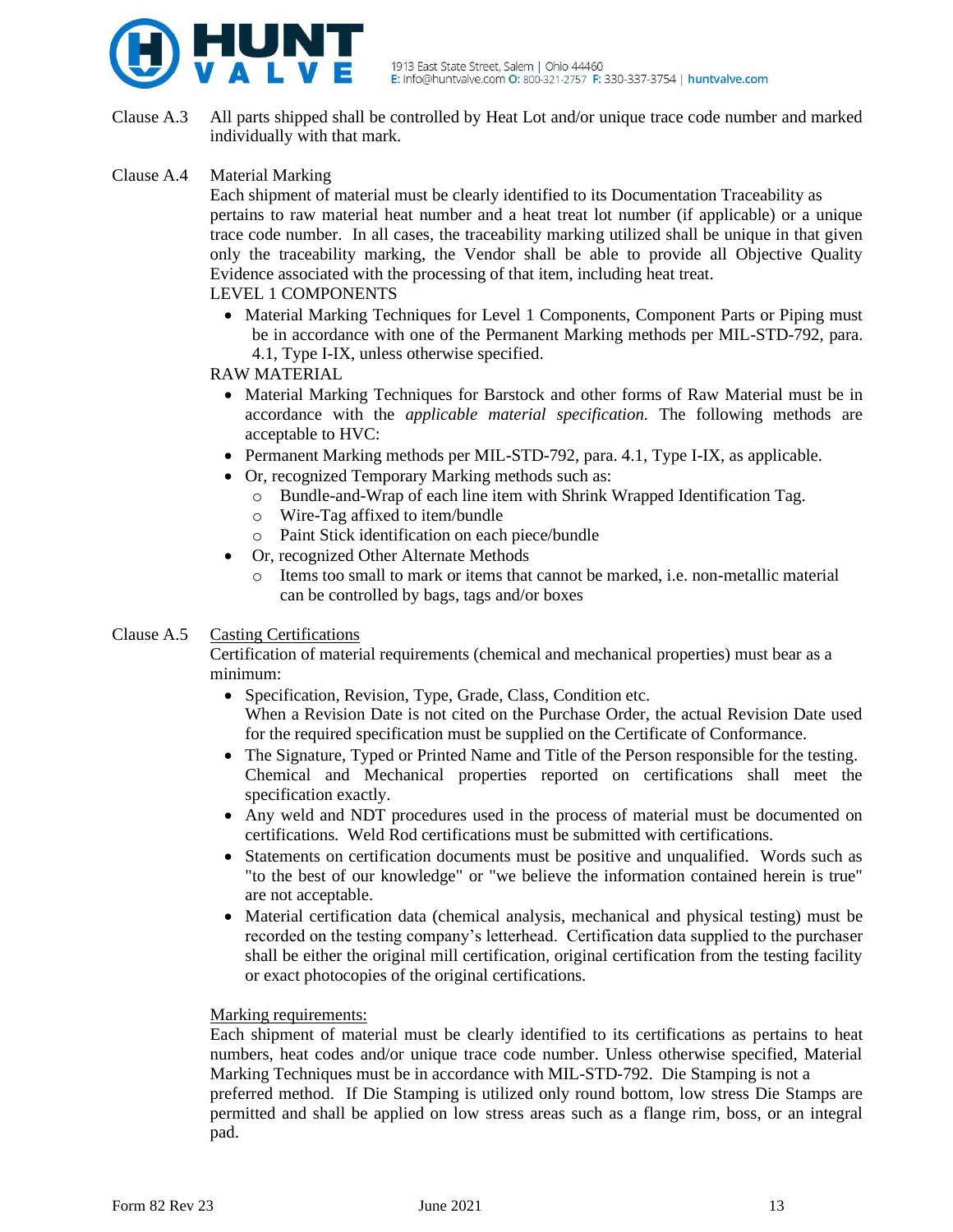

Clause A.5 (continued)

Casting Visual Examination (a.k.a. "VT") requirements:

- All castings received from an approved vendor require certification for compliance to MIL-STD-278F, Section 12, Casting Inspection, or S9074-AR-GIB-010/278, as dictated by the Purchase Order.
- *Certifications showing the results of Visual Inspection IAW MIL-STD-278 or S9074-AR-GIB-010/278 are required. The Procedure Number, Title, and Revision level that was used shall be referenced on the Certification.*
- Marking to confirm Visual Examination "VT" is to be vibro-etched on the casting to confirm Visual Examination. Blue layout ink shall be applied first to high-light the marking.

Requirements for Radiography of Castings:

*When Casting Radiographic examination is required by the Purchase Order or Specification,* the Radiographic Technique requirements of MIL-STD-271F or T9074-AS-GIB-010/271 are supplemented by the following:

- EB S/C 76-24: The requirements contained herein shall apply to the seller's and any subtier supplier's NDT activity performing radiography of castings used in fulfilling the requirements of this purchase order.
	- 1) All radiography of castings (RSSS), when invoked by this purchase order or any sub-tier documents (i.e., fabrication and material specifications, drawings, etc.) must be performed in accordance with an RSSS, which shows film placements and radiation directions to assure adequate radiographic coverage as specified by the Engineering drawing. If a customer approved RSSS already exists, the preference is to use this sketch versus development of a new RSSS. Please submit a request for an approved sketch prior to development.
	- 2) The contractor or activity performing the radiography shall prepare the RSSS, which shall be validated by a signature of a certified radiographic inspector. The RSSS may be developed independently on a first article casting or as part of the production inspection process. As a minimum, the requirements of 3.4.14 of T9074-AS-GIB-010/271 provides specific detailed requirements which shall be contained on the RSSS.
	- 3) The seller shall forward to the buyer the RSSS, as well as all qualifying radiographs via a properly completed vendor procedure approval request (VPAR). The buyer must approve the RSSS prior to shipment of hardware. All radiographs required to approve the RSSS at the buyer's facility must be sent to the attention of the buyers purchasing department.
	- 4) Radiography of more than one casting per film is prohibited.
	- 5) The following identification shall appear on each radiograph, as a result of exposure of the film:
		- A) RT serial number for the particular casting
		- B) Film location markers
	- 6) Date of exposure shall appear on each radiograph (either by exposure or by punching)
	- 7) Identification of the organization making the radiographs. This shall also appear on the reports accompanying the radiograph submittal.
	- 8) Radiography of a repaired area shall be in accordance with the same technique as used for original radiography. Radiographs shall be identified with the same serial number used for original radiographs followed by the letter R and a numeral 1, 2, etc., to indicate the number of times the area involved has been repaired. (Note: only one RT number per casting).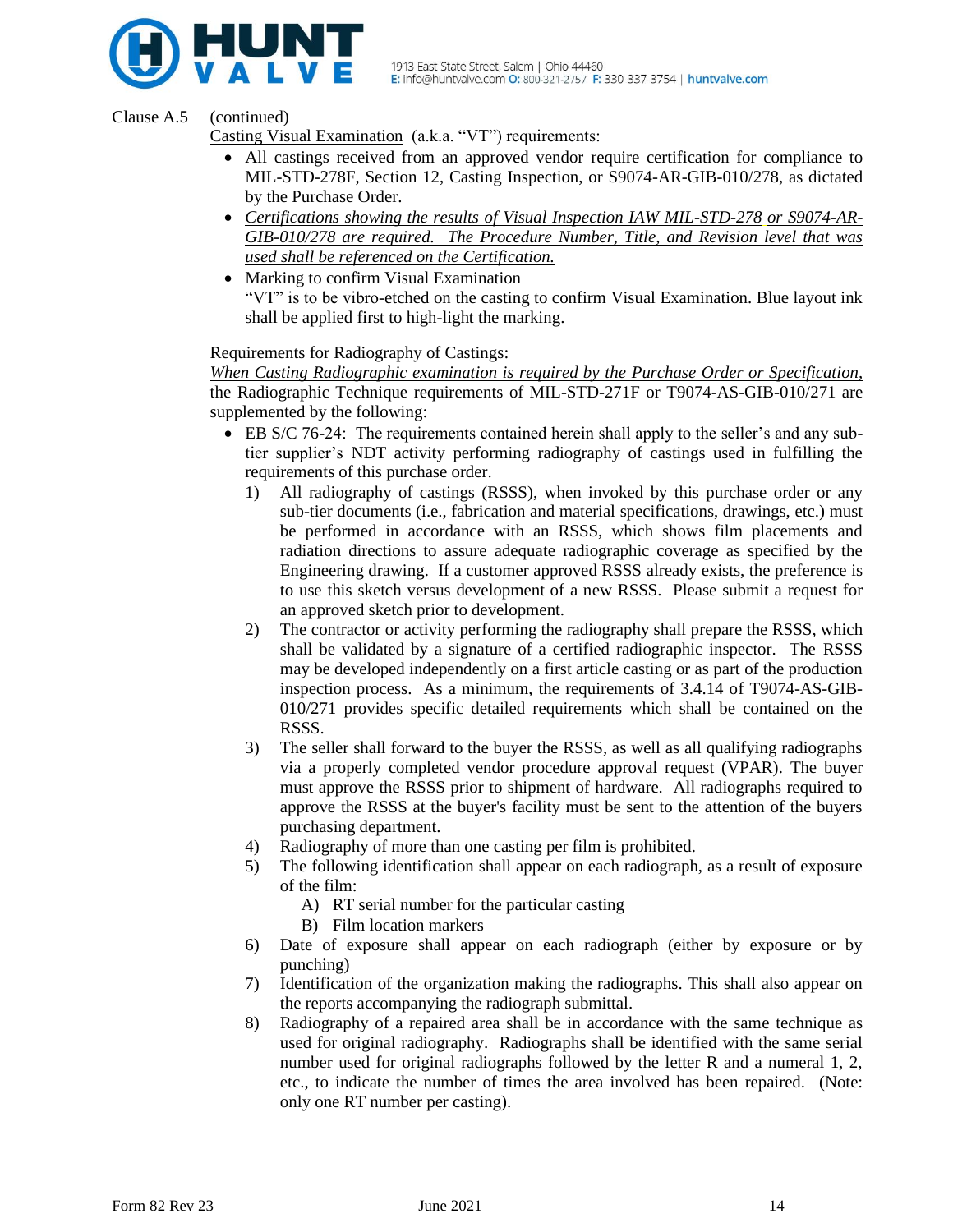

- 9) Revisions to radiographic standard shooting sketches (RSSS) to reflect use of NAVSEA Technical Publication T9074-AS-GIB-010/271 or NAVSEA Technical Publication T9074-AR-GIB-010/278 are not mandatory.
- 10) Deviations from an RSSS, except for the permissible variations as noted below, shall be submitted to the buyer for re-approval. Permissible variations are either a substitution for, or a change in the following:
	- A) Source strength
	- B) Film quantity and size, provided intended thickness range and areas are shown.
	- C) Film type provided applicable quality level is obtained.
	- D) Penetrameter size (smaller than approved only).
	- E) Reduction of source-to-film distance, if within the limitation of the required specification invoked by the purchase order.

| F) | Source type, if allowed by source substitute table below: |                                              |  |
|----|-----------------------------------------------------------|----------------------------------------------|--|
|    | Source shown on RSSS                                      | Allowable substitutes (See Note 2)           |  |
|    | Cobalt-60                                                 | Iridium-192, X-ray (any voltage), Betatron   |  |
|    | <b>Betatron</b>                                           | Iridium-192, X-ray (any voltage), Cobalt-60  |  |
|    | Iridium-192                                               | Cobalt-60, X-ray 400 KV maximum (Note 1)     |  |
|    | X-ray, 400 KV Maximum Iridium-192                         |                                              |  |
|    | X-ray, over 400 KV                                        | Iridium-192, X-ray (any voltage), Cobalt-60, |  |
|    |                                                           | <b>Retatron</b>                              |  |

Notes:

- a) If the approved RSSS allows 4T sensitivity for Iridium-192, this allowance does not apply to the source substituted.
- b) Where a substitute source is used, the material thickness versus energy ranges used must be consistent with those required by Figures 1, 2 and 3 of T9074-AS-GIB-010/271.
- 11) Permissible variations, including recording the actual material thickness when using a penetrameter larger than specified on the radiographic shooting sketch, must be identified on a suitable form and accompany the radiograph.
- 12) Film packaging for shipment: Each individual film envelope shall have only one (1) set of film (one (1) serial number). Each set of views shall be separated by paper within the envelope. Each film set shall include a copy of the reader sheet and the RSSS that the film was shot in accordance with.
- a. Chemical Composition Certification:
	- Re-melted Master Process-After de-oxidation, the heat pour from a re-melted master heat ingot shall be assigned the same heat number as the master heat for certification of the chemical composition.
	- Continuous Cast Process-When continuous cast, or pour, processes are used, test reports shall be of representative samples taken at least twice for each eight (8) to ten (10) hours of operation.
	- Statements on certification documents must be positive and unqualified. Words such as "to the best of our knowledge" or "we believe the information contained herein is true" are not acceptable.
- b. Mechanical Property Certification:
	- All castings shall be heat treated in accordance with the applicable specification (e.g. ASTM A744 and ASTM A296 Table 1 of specification).
	- ASTM A216 or ASTM A217 shall be furnished as specified by the purchase order.
	- Test bars must be heat treated with the castings they represent.
	- Certification of mechanical properties shall be determined from material representing each heat treatment lot.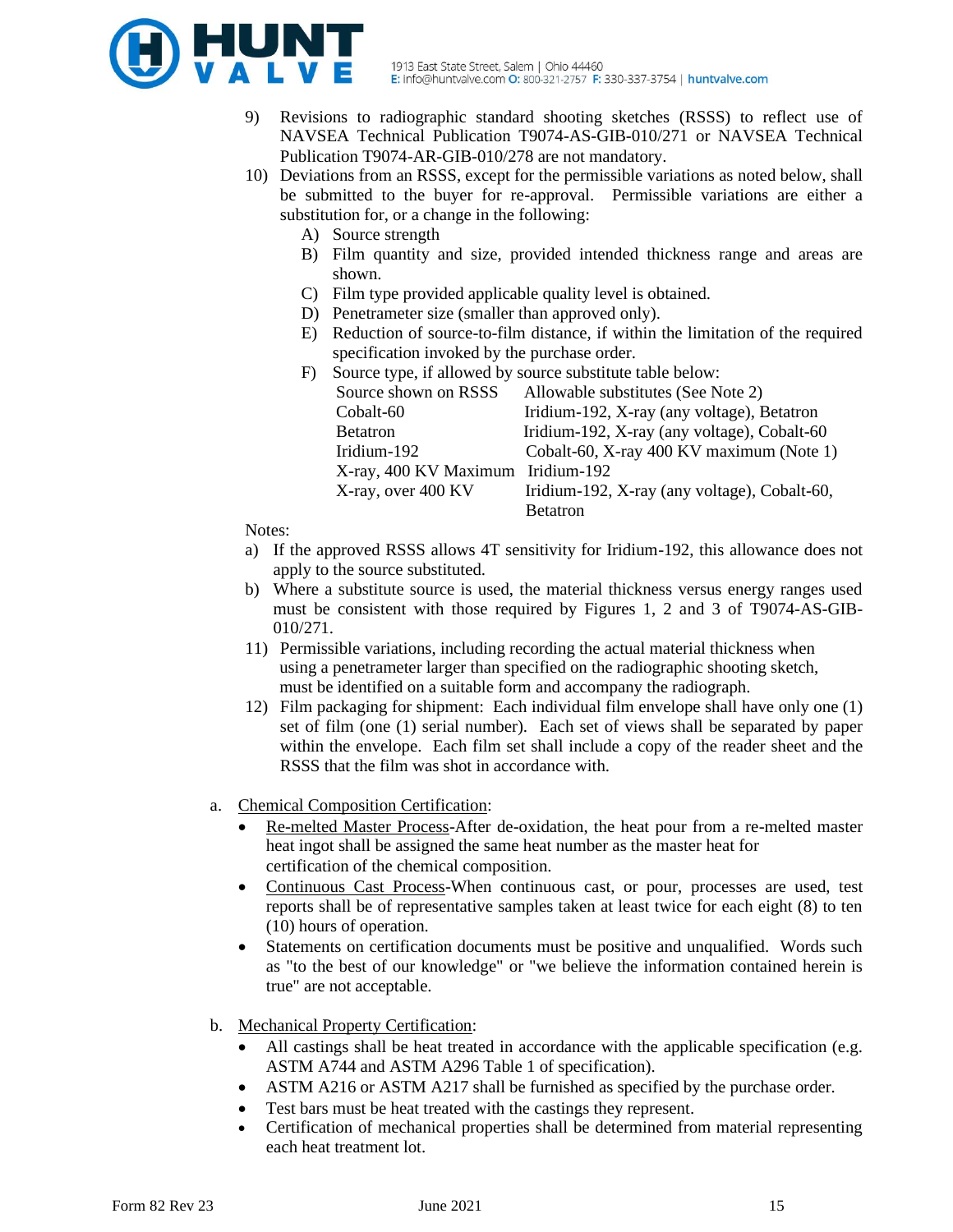

- o The definition of a lot: Castings originated from the same master heat, size, and configuration and heat treated in the same furnace charge.
- o Heat Treatment Certification is required and shall specify, as a minimum:
	- time and temperature of the heat treatment
		- date performed
		- name of company performing heat treatment
		- resulting hardness, if specified in the material specification
- Statements on certification documents must be positive and unqualified. Words such as "to the best of our knowledge" or "we believe the information contained herein is true" are not acceptable.
- Clause A.6 Material Certification Format
	- The format for all certifications, for Material, must be in accordance with Data Item DI-MISC-81020, a copy of which can be obtained through Hunt Valve Company or accessed through our website. This format must be followed for ALL Level One material and Non-Level One (excluding chemical and mechanicals).
- Clause A.7 Mercury-Free Certification

Material requires Mercury-Free Certification with each shipment. Material furnished under this purchase order shall not contain, nor have been in contact with, mercury in any form. If you suspect external mercury contamination (i.e. caused by mercury bearing instruments and/or equipment broken in the vicinity), you will contact Hunt Valve Company, Inc., purchasing department for instructions immediately. Do not ship prior to contact.

Clause A.7Mod Mercury-Free Commodities Deleted--------3/6/18

- Clause A.8 Sub-Tier Passdown of Requirements All clauses required by the Purchase Order and Purchase Order Continuation Sheet, (except B.2, Government Source Inspection) shall be imposed on each sub-vendor who performs work, tests, or supplies material to meet the terms of this contract.
- Clause A.9 Calibration and Quality System Requirements All measuring and test equipment used to inspect, measure, gauge, test, or control a process to establish or assure compliance to this Purchase Order and/or its invoked drawings/specifications must be calibrated. Calibration shall comply with Mil-Std-45662 at a minimum. Comparable industry standards such as "ISO" will be considered as an alternative. Evidence of these calibrations and their traceability to National Institute of Standards and Technology (NIST) must be maintained and be available for review by Hunt Valve or its customer. This Purchase Order requires a Quality System that complies with Mil-I-45208 at minimum. Comparable industry standards such as "ISO" will be considered as an alternative.
- Clause B.1 Facility Access

Hunt Valve reserves the right to have access to your facility for the purpose of a quality survey and/or source inspection by Hunt Valve and its customers, including Government Source Inspection, upon the premises of the vendor. Vendor, without additional cost, shall provide all reasonable facilities and assistance for convenience and safety of such inspectors, as required by Hunt Valve and it customers, including Government Source Inspectors.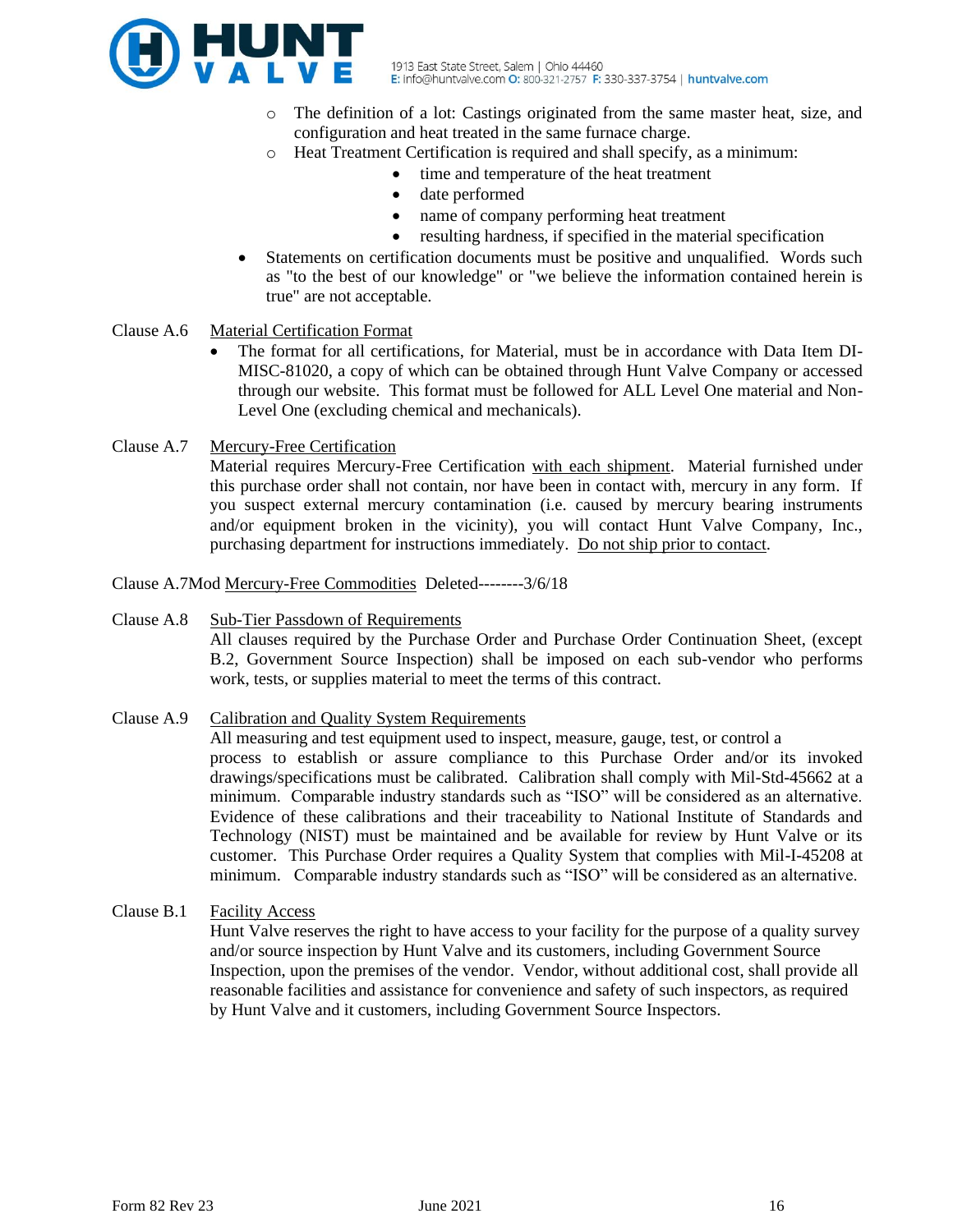

#### Clause B.2 Government Source Inspection (GSI)

Government inspection is required prior to shipment from your plant or sub-vendor's plant, when specified.

- Upon receipt of this Order, promptly notify the Government Representative who normally services your plant so that appropriate planning for Government Inspection can be accomplished.
- On receipt of this Order, promptly furnish a copy to the Government Representative who normally services your plant or, if none, to the nearest Army, Navy, Air Force, or Defense Supply Agency inspection office.
- In the event the representative or office cannot be located, our Purchasing Manager shall be notified immediately.
- Hunt shall provide a copy of Purchase Orders with contract number to our in-house DCMA representative.
- Note: Government inspection/verification at the Vendors:
	- $\checkmark$  Is not, nor can be used as, evidence of effective control of quality by the Vendor
	- ✓ **Does not absolve the Vendor of responsibility to provide adequate product**
	- ✓ **Does not preclude Subsequent Rejection at HVC, if a Non-Conformance is later identified.**
- Proof of GSI acceptance must be documented on certifications prior to receipt of material at HVC.
- Clause B.3 Submarine/Ship Safe Material

These materials or articles are essential to the ship's mission, failure of which, due to nonconformance to specification requirements, would jeopardize personnel safety, vital to shipboard systems or the ship itself. All non-conformances and deviations must be issued to HVC in writing using form Q4.4.4A prior to shipment unless otherwise authorized. Issues will be addressed by HVC Engineering as appropriate and returned to vendor with disposition. Form Q4.4.4A may be obtained through Hunt Valve Company or accessed through our company website.

- Clause B.4 Foreign Sourcing Restrictions
	- Only domestic raw material (bar, hex, plate, etc.) of US manufacture or alternate material per qualifying countries listed in The Defense Federal Acquisition Regulation Supplement Part 225-Foreign Acquisition, para 225.872-1 is acceptable. Any other material will not be accepted. For suppliers of Specialty Metals reference Defense Acquisition Regulation Supplement Part 252.225-7008 and 252.225-7009 as applicable. Reference prior clause 252.225-7014.
	- Objective Quality Evidence (OQE) shall be provided at time of shipment to validate only domestic raw material was used per this clause and applicable FAR clauses.
	- Restriction on Ball and Roller Bearings and Components shall be manufactured in the United States or Canada per DFAR 252.225-7016. HVC shall be notified prior to shipment if these requirements cannot be met.
	- Restrictions on certain foreign purchases as per Far Clause 52.225-13 also applicable. **HVC SHALL BE NOTIFIED PRIOR TO SHIPMENT IF THESE REQUIREMENTS CANNOT BE MET.**

Clause B.5 Deleted --- 3/13/02 --- no longer used.

Clause B.6 Deleted  $-03/13/02$  – no longer used.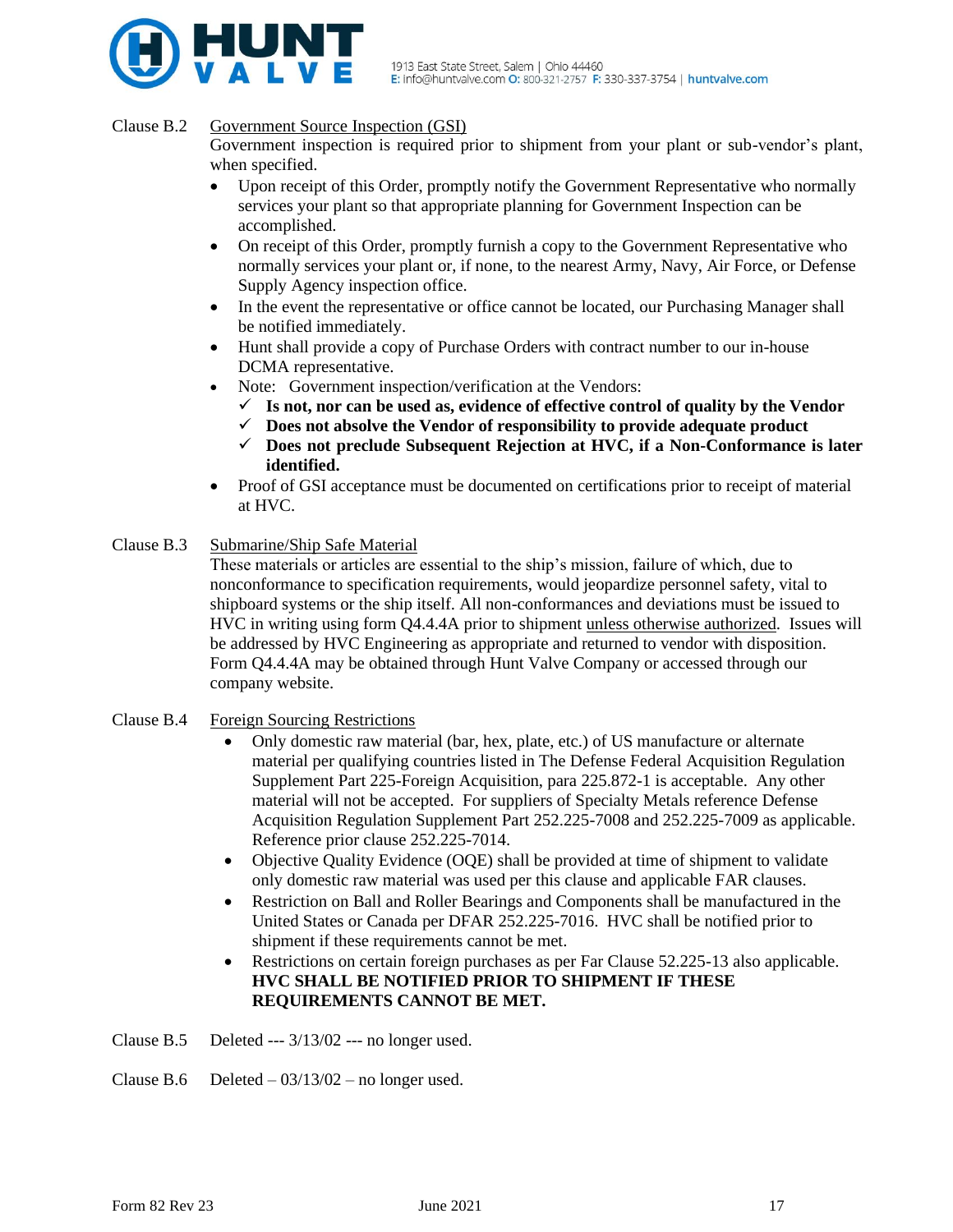

# Clause B.7 Welding Requirements

- Production welding and/or weld repair shall be in accordance with MIL-STD-278 or S9074-AR-GIB-010/278, as applicable.
- Weld procedures and personnel shall be qualified in accordance with MIL-STD-248 or S9074-AQ-GIB-010/248, as applicable.
- Nondestructive testing (NDT) shall be in accordance with MIL-STD-271 or T9074-AS-GIB-010/271, as applicable.
- Approval of procedures and qualification data is required from Hunt Valve and HVC's customer. Provide a copy of any previous approvals (VPAR) from Electric Boat, HII Newport News, NAVSEA or DSCC.
- All repair welds require HVC approval, prior to performing repair. (Minor and nominal of castings)
- All repair welding shall be documented on a detailed repair sketch provided to HVC.
- All repair weld records shall be provided for information with final certifications.
- Special Repair Welds and weld repair to forgings require advance approval from HVC and /or HVC Customer, prior to performing the repair and will only be considered on high value material.
- Any violation of Purchase Order requirements or invoked specifications will be cause for rejection.
- Vendor invoice will not be processed for payment unless all requirements of the Purchase Order are in compliance.
- Clause B.8 Deleted 11/23/05 Clause incorporated with Clause A.9
- Clause B.9 Deleted 1/10/06 Special Requirements defined in body of Purchase Order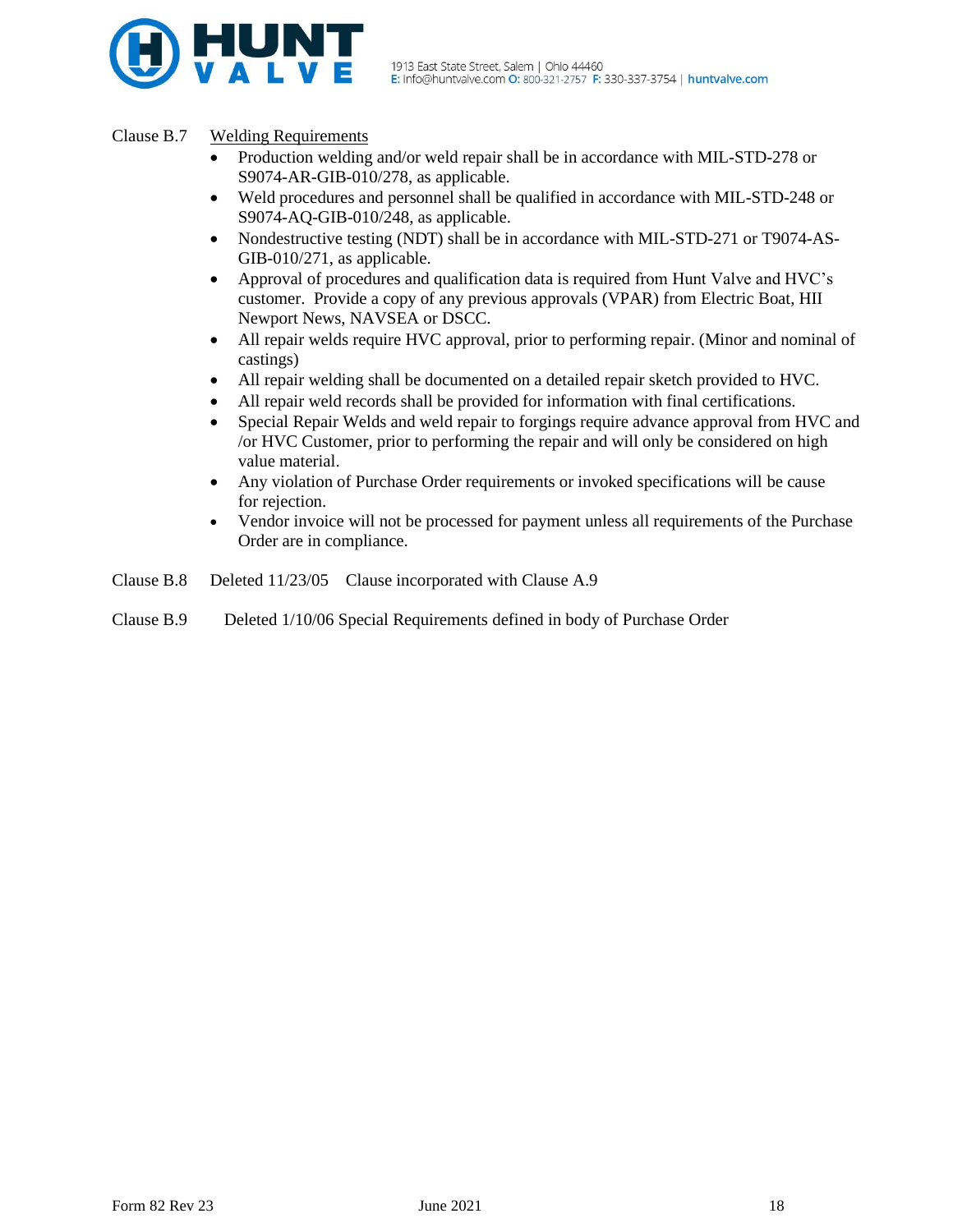

# **V. FAR and DFAR Clauses**

Acceptance of this Agreement indicates that the contractor agrees to comply with the following requirements, which are required by Federal Law, regulations and/or Executive Orders.

# **A. INCORPORATION OF FAR/DFAR CLAUSES**

The Federal Acquisition Regulation (FAR) clauses and Defense Federal Acquisition Regulation Supplement (DFAR) clauses referenced below are incorporated herein by reference, with the same force and effect as if they were given in full text, and are applicable, including any notes following the clause citation, to this Agreement. If the date or substance of any of the clauses listed below is different from the date or substance of the clause actually incorporated into the Prime Contract referenced by number herein, the date or substance of the clause incorporated by said Prime Contract shall apply instead.

# **B. GOVERNMENT SUBCONTRACT**

1. This Agreement is entered into by the parties in support of a U.S. Government contract.

2. As used in the FAR clauses referenced below and otherwise in this Agreement, the following terms shall be revised to suitably identify the contracting parties herein and effect the proper intent of the clause or provision:

- i. "Commercial Item" means a commercial item as defined in FAR 2.101.
- ii. "Contract" means this Agreement.
- iii. "Contracting Officer" shall mean the U.S. Government Contracting Officer for the prime contract under which this Agreement is entered.
- iv. "Contractor" and "Offeror" means the Contractor, as defined in this Agreement, acting as the immediate subcontractor to Hunt Valve.
- v. "Prime Contract" means the contract between Hunt Valve and the U.S. Government or between Hunt Valve and its higher-tier contractor who has a contract with the U.S. Government.
- vi. "Subcontract" means any contract placed by the Contractor or lower-tier subcontractors under this Agreement.

# **C. NOTES**

The following notes apply to the clauses incorporated by reference below only when specified in the parenthetical phrase following the clause title and date.

- 1. Substitute "Hunt Valve" for "Government" or "United States" as applicable throughout these clauses.
- 2. Substitute "Hunt Valve Representative" for "Contracting Officer", "Administrative Contracting Officer", and "ACO" throughout these clauses.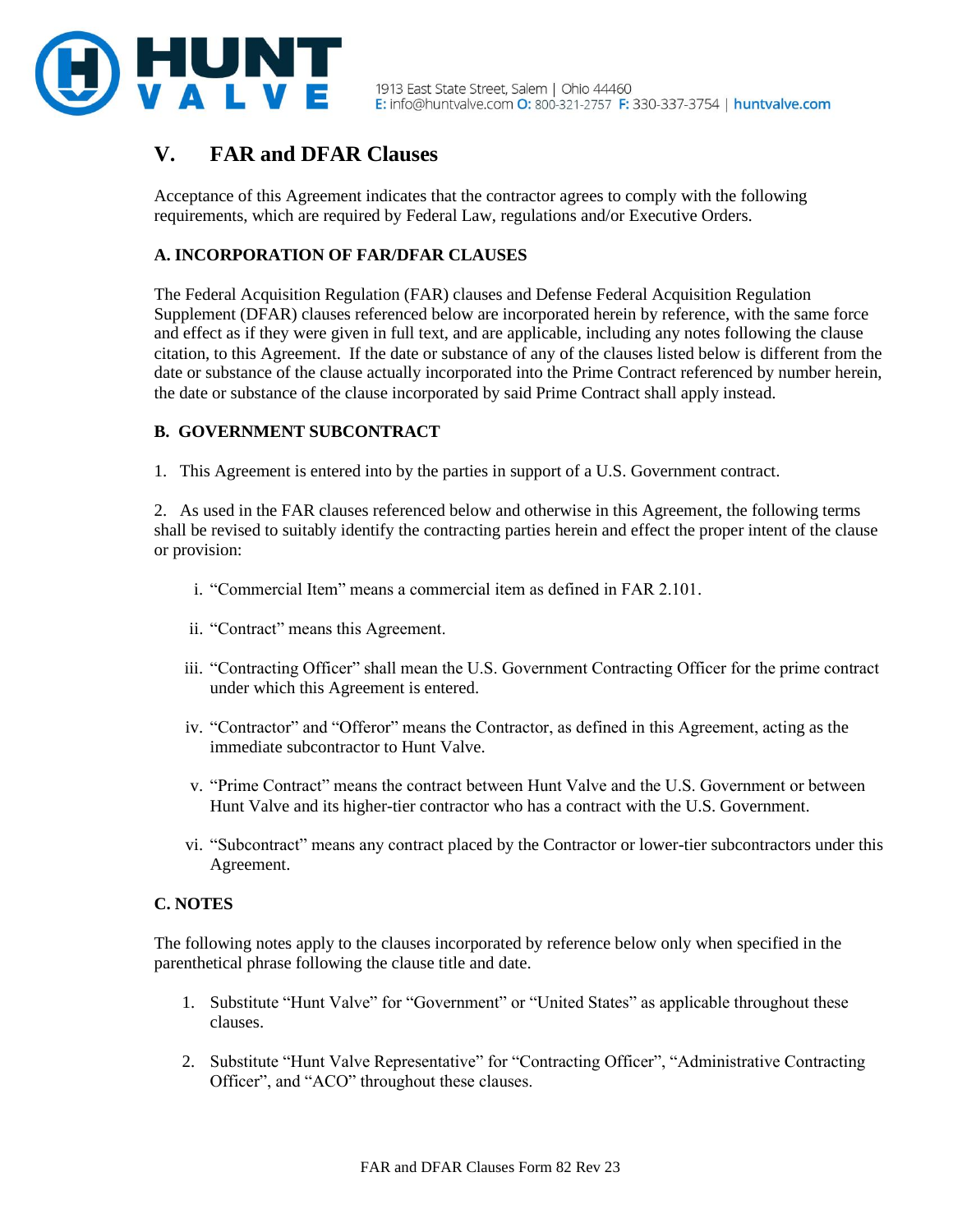

- these clauses.
- 4. Insert "or Hunt Valve" after "Government" throughout these clauses.
- 5. Communication/notification required under these clauses from/to the Contractor and to/from the Contracting Officer shall be through Hunt Valve.

# **D. AMENDMENTS REQUIRED BY PRIME CONTRACT**

Contractor agrees that upon the request of Hunt Valve it will negotiate in good faith with Hunt Valve relative to amendments to this Agreement to incorporate additional provisions herein or to change provisions hereof, as Hunt Valve may reasonably deem necessary in order to comply with the provisions of the applicable Prime Contract or with the provisions of amendments to such Prime Contract. If any such amendment to this Agreement causes an increase or decrease in the cost of, or the time required for, performance of any part of the Work under this Agreement, an equitable adjustment shall be made pursuant to the "Differing Conditions" clause of this Agreement.

# **E. FLOW DOWN**

Contractor agrees to flow down all mandatory clauses and/or all clauses required to satisfy contractor's contractual obligations to Hunt Valve to lower-tier subcontractors, where applicable.

# **F. PROVISIONS OF FAR/DFAR INCORPORATED BY REFERENCE**

| FAR 52.202-1  | <b>DEFINITIONS</b> (June 2020)                                                                                                                                                                                                                             |
|---------------|------------------------------------------------------------------------------------------------------------------------------------------------------------------------------------------------------------------------------------------------------------|
| FAR 52.203-6  | <b>RESTRICTIONS ON SUBCONTRACTOR SALES TO THE GOVERNMENT (June 2020)</b><br>(Applicable when the contract amount is expected to exceed the simplified<br>acquisition threshold; ALT I shall apply to contracts for the acquisition of<br>commercial items) |
| FAR 52.203-7  | ANTI-KICKBACK PROCEDURES (June 2020) (Applicable when the contract<br>amount is expected to exceed the simplified acquisition threshold, except for<br>commercial item acquisitions)                                                                       |
| FAR 52.203-11 | CERTIFICATION AND DISCLOSURE REGARDING PAYMENTS TO INFLUENCE<br>CERTAIN FEDERAL TRANSACTIONS (Sept 2007) (Applicable when the contract<br>amount is expected to exceed \$150,000)                                                                          |
| FAR 52.203-12 | <b>LIMITATION ON PAYMENTS TO INFLUENCE CERTAIN FEDERAL TRANSACTIONS</b><br>(June 2020) (Applicable when the contract amount is expected to exceed the<br>simplified acquisition threshold)                                                                 |
| FAR 52.203-13 | CONTRACTOR CODE OF BUSINESS ETHICS AND CONDUCT (June 2020) (Applicable<br>when the contract amount exceeds \$5.5 million and includes a performance<br>period of more than 120 days)                                                                       |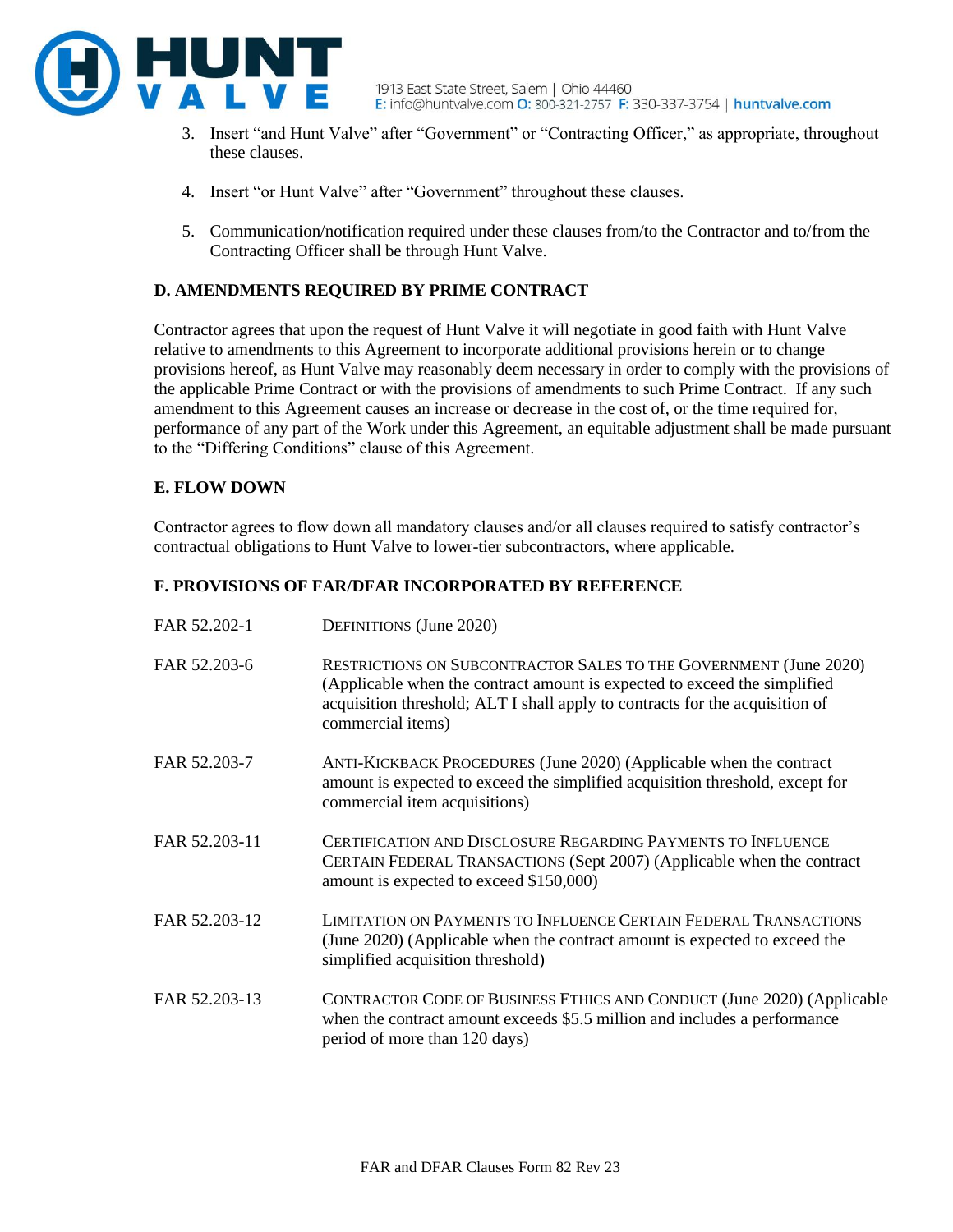

FAR 52.203-14 DISPLAY OF HOTLINE POSTERS (June 2020) (Applicable when the contract amount exceeds \$5.5 million, except if the contract is for the acquisition of a commercial item or is performed entirely outside the U.S.) FAR 52.203-15 WHISTLEBLOWER PROTECTIONS UNDER THE AMERICAN RECOVERY AND REINVESTMENT ACT OF 2009 (Jun 2010) (Applicable when the contract is funding in whole or in part with funds from the American Recovery and Reinvestment Act of 2009) FAR 52.203-17 CONTRACTOR EMPLOYEE WHISTLEBLOWER RIGHTS AND REQUIREMENT TO INFORM EMPLOYEES OF WHISTLEBLOWER RIGHTS (June 2020) (Applicable when the contract amount exceeds the simplified acquisition threshold) FAR 52.203-19 PROHIBITION ON REQUIRING CERTAIN INTERNAL CONFIDENTIALITY AGREEMENTS OR STATEMENTS (Jan 2017) (This clause prohibits contractors from requiring it subcontractors to sign or comply with certain internal confidentiality agreements) FAR 52.204-2 SECURITY REQUIREMENTS (Mar 2021) (Applicable when the contract involves access to classified information) FAR 52.204-9 PERSONAL IDENTITY VERIFICATION OF CONTRACTOR PERSONNEL (Jan 2011) (Applicable when the contractor's employees are required to have routine physical access to a Federally-controlled facility and/or routine access to a Federally-controlled information system.) FAR 52.209-5 CERTIFICATION REGARDING RESPONSIBILITY MATTERS (Aug 2020) FAR 52.209-6 PROTECTING THE GOVERNMENT'S INTEREST WHEN SUBCONTRACTING WITH CONTRACTORS DEBARRED, SUSPENDED, OR PROPOSED FOR DEBARMENT (June 2020) (Applies when the contract amount exceeds \$35,000 and is for the acquisition of other than commercially available off-the-shelf items) FAR 52.211-5 MATERIAL REQUIREMENTS (Aug 2000) (Applicable when the contract is for supplies that are not commercial items) FAR 52.215-12 SUBCONTRACTOR CERTIFIED COST OR PRICING DATA (June 2020) (Applicable when the contract requires submission of certified cost or pricing data) FAR 52.215-13 SUBCONTRACTOR CERTIFIED COST OR PRICING DATA—MODIFICATIONS (June 2020) (Applicable when the contract requires submission of certified cost or pricing data) FAR 52.215-14 INTEGRITY OF UNIT PRICES (Oct 2010) (Applicable when the contract amount & ALT I exceeds the acquisition threshold and is for other than construction or architectengineer services, utility services, services where supplies are not required, commercial items, or petroleum products) FAR 52.215-15 PENSION ADJUSTMENTS AND ASSET REVERSIONS (Oct 2010) (Applicable for contracts when it is anticipated that certified cost or pricing data will be required or for which any preaward or postaward cost determinations will be subject to FAR part 31)

FAR and DFAR Clauses Form 82 Rev 23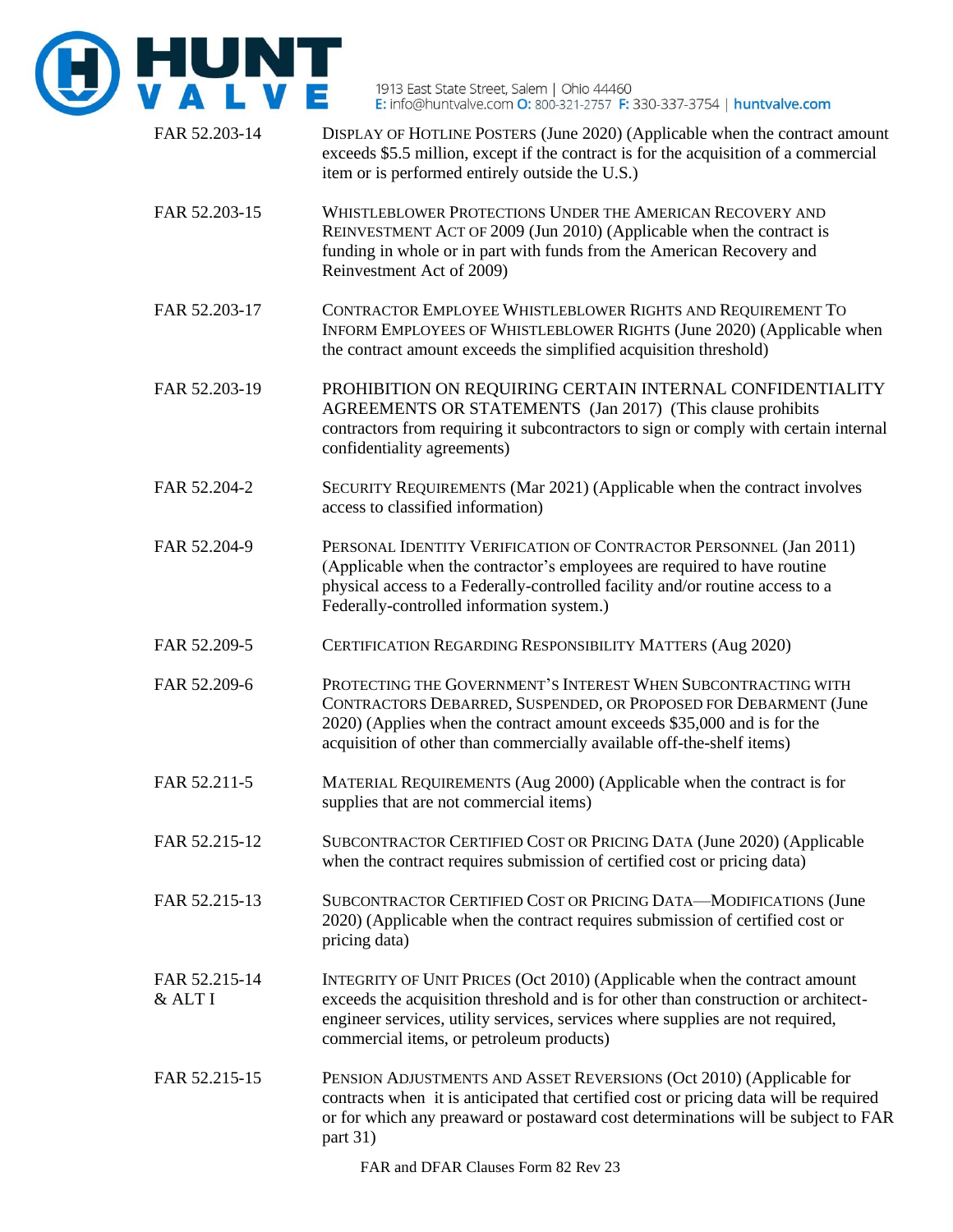

- FAR 52.215-18 REVERSION OR ADJUSTMENT OF PLANS FOR POSTRETIREMENT BENEFITS (PRB) OTHER THAN PENSIONS (Jul 2005) (Applicable for contracts when it is anticipated that certified cost or pricing data will be required or for which any preaward or postaward cost determinations will be subject to FAR part 31)
- FAR 52.215-19 NOTIFICATION OF OWNERSHIP CHANGES (Oct 1997) (Applicable for contracts when it is anticipated that certified cost or pricing data will be required or for which any preaward or postaward cost determinations will be subject to FAR part 31)
- FAR52.215-20 REQUIREMENTS FOR CERTIFIED COST OR PRICING DATA OTHER THAN CERTIFIED COST OR PRICING (Oct 2010) (Exceptions from certified cost or pricing data. In lieu of submitting certified cost or pricing data, offerors may submit a written request for exception by submitting information as describe in the FAR clause to the contracting officer).
- FAR 52.219-8 UTILIZATION OF SMALL BUSINESS CONCERNS (Oct 2018) (Applicable where the contract amount is expected to exceed the simplified acquisition threshold unless a personal services contract is contemplated or the contract will be performed)
- FAR 52.222-4 CONTRACT WORK HOURS AND SAFETY STANDARDS —OVERTIME COMPENSATION (March 2018) (Applicable when the contract may require or involve the employment of laborers or mechanics)
- FAR 52.222-11 SUBCONTRACTS (LABOR STANDARDS) (May 2014) (Applicable when the contract is for construction within the U.S.)
- FAR 52.222-20 CONTRACTS FOR MATERIALS, SUPPLIES, ARTICLES, AND EQUIPMENT EXCEEDING \$15,000 (June 2020) (Applicable when the contract is for the manufacture or furnishing of materials, supplies, articles or equipment in an amount that exceeds or may exceed \$15,000 and is subject to 41 U.S.C. chapter 65)
- FAR 52.222-21 PROHIBITION OF SEGREGATED FACILITIES (Apr 2015) (Applicable when the contract is subject to FAR 52.222-26)
- FAR 52.222-26 EQUAL OPPORTUNITY (Sept 2016) (Applicable unless the contract is exempt under FAR 22.807(a))
- FAR 52.222-35 EQUAL OPPORTUNITY FOR VETERANS (June 2020) (Applicable when the contract amount equals or exceeds \$150,000, unless exempted by rule, regulation or order of the Secretary of Labor)
- FAR 52.222-36 EQUAL OPPORTUNITY FOR WORKERS WITH DISABILITIES (June 2020) (Applicable when the contract amount equals or exceeds \$150,000, unless exempted by rule, regulation or order of the Secretary of Labor)
- FAR 52.222-37 EMPLOYMENT REPORTS ON VETERANS (June 2020) (Applicable when the contract amount equals or exceeds \$150,000, unless exempted by rule, regulation or order of the Secretary of Labor)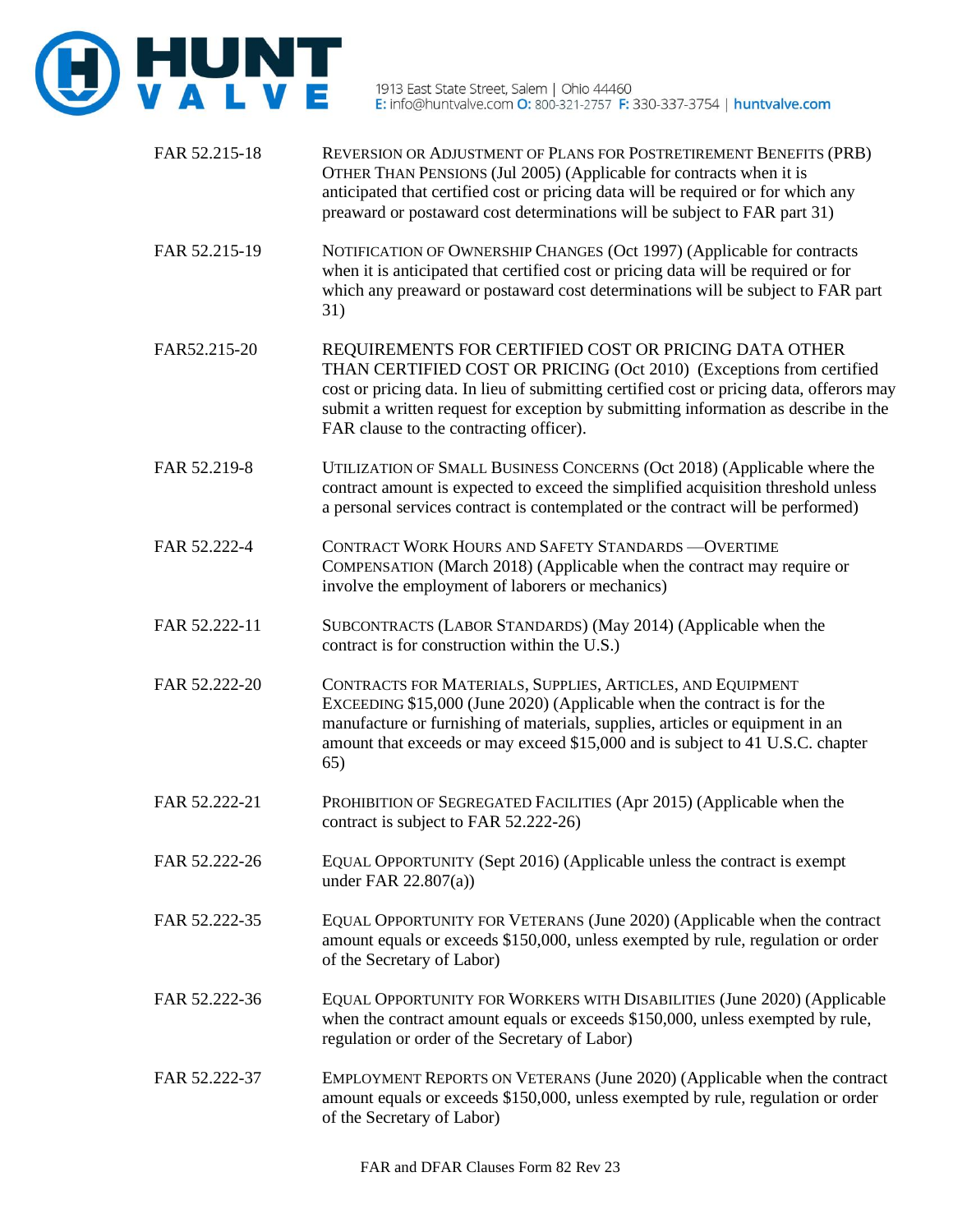

FAR 52.222-40 NOTIFICATION OF EMPLOYEE RIGHTS UNDER THE NATIONAL LABOR RELATIONS ACT (Dec 2010) (Applicable when the contract amount exceeds \$10,000 and will be performed wholly or partially in the U.S., unless exempted by rule, regulation, or order of the Secretary of Labor) FAR 52.222-50 COMBATING TRAFFICKING IN PERSONS (Oct 2020) FAR 52.222-54 EMPLOYMENT ELIGIBILITY VERIFICATION (Oct 2015) (Applicable when the contract amount exceeds \$3,500, includes work performed in the U.S., and is for construction or is for commercial or noncommercial services (except for commercial services that are part of the purchase of a COTS item (or an item that would be a COTS item, but for minor modifications), performed by the COTS provider, and are normally provided for that COTS item)) FAR 52.223-7 NOTICE OF RADIOACTIVE MATERIALS (Jan 1997) (Applicable when the contract is for radioactive materials meeting the criteria set forth in section (a) of this clause) FAR 52.223-18 ENCOURAGING CONTRACTOR POLICIES TO BAN TEXT MESSAGING WHILE DRIVING (June 2020) (Applicable when the contract amount exceeds the micropurchase threshold) FAR 52.225-8 DUTY FREE ENTRY (Oct 2020) (The contractor shall notify the Contracting Officer in writing of any purchase of foreign supplies (including, without limitation, raw materials, components, and intermediate assemblies) in excess of \$15,000 that are to be imported into the customs territory of the United States for delivery to the Government under this contract, either as end products or for incorporation into end products. The notice shall be furnished at least 20 calendar days before the importation. FAR 52.225-13 RESTRICTIONS ON CERTAIN FOREIGN PURCHASES (Feb 2021) FAR 52.227-1 AUTHORIZATION AND CONSENT (June 2020) (Applicable when the contract & ALT I amount is expected to exceed the simplified acquisition threshold) FAR 52.227-2 NOTICE AND ASSISTANCE REGARDING PATENT AND COPYRIGHT INFRINGEMENT (June 2020) (Applicable when the contract amount is expected to exceed the simplified acquisition threshold) FAR 52.227-3 PATENT INDEMNITY (Apr 1984) (The Contractor shall indemnify the Government and its officers, agents, and employees against liability, including costs, for infringement of any United States patent (except a patent issued upon an application that is now or may hereafter be withheld from issue pursuant to a Secrecy Order under [35 U.S.C.181\)](http://uscode.house.gov/browse.xhtml;jsessionid=114A3287C7B3359E597506A31FC855B3) arising out of the manufacture or delivery of supplies, the performance of services, or the construction, alteration, modification, or repair of real property (hereinafter referred to as "construction work") under this

such supplies or construction work).

contract, or out of the use or disposal by or for the account of the Government of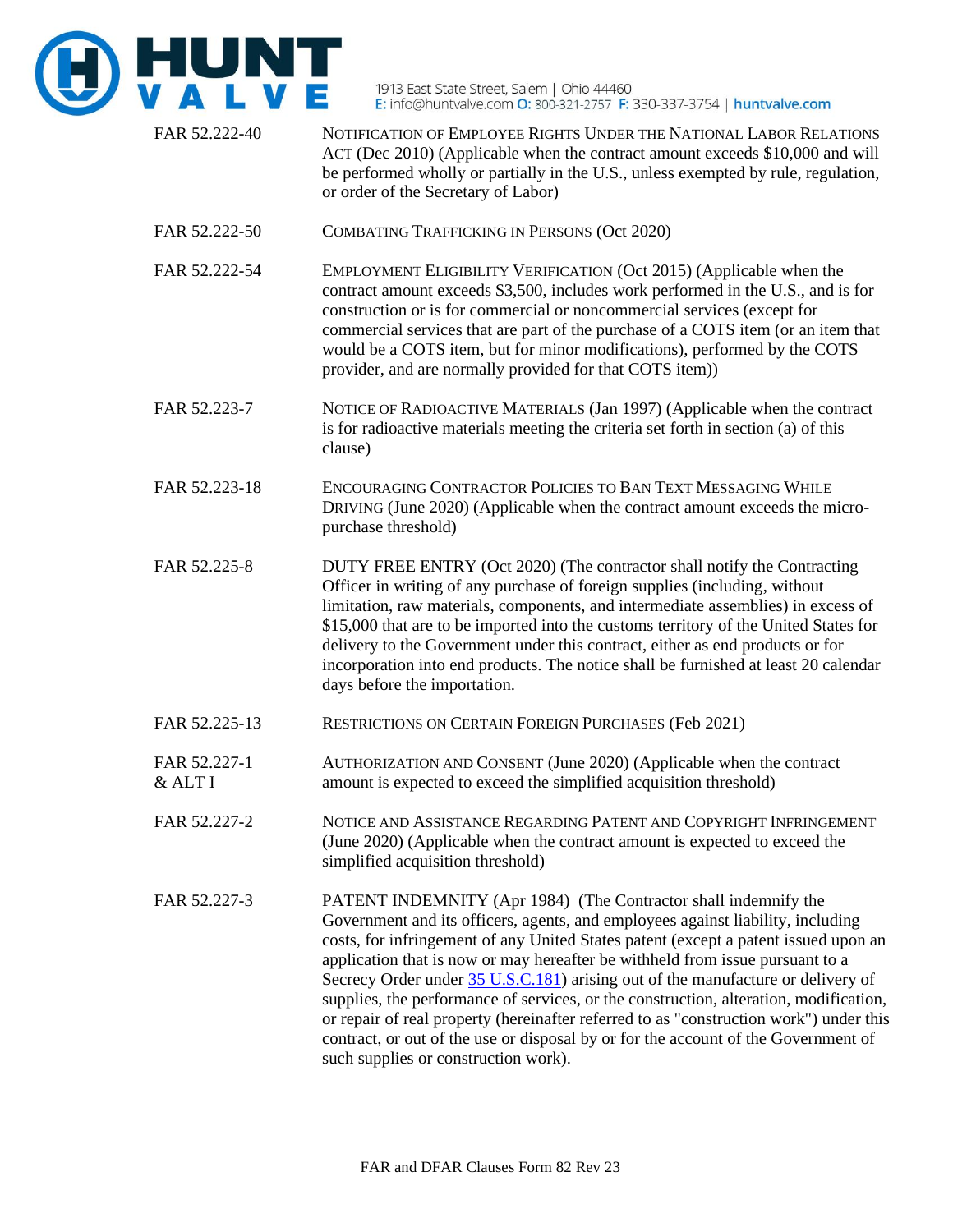

| FAR 52.227-9                | REFUND OF ROYALTIES (Apr 1984) (Applicable if the amount of royalties<br>reported during negotiation of the contract exceeds \$250)                                                                                  |
|-----------------------------|----------------------------------------------------------------------------------------------------------------------------------------------------------------------------------------------------------------------|
| FAR 52.227-10               | FILING OF PATENT APPLICATIONS-CLASSIFIED SUBJECT MATTER (Dec 2007)<br>(Applicable when the contract covers or is likely to cover classified subject<br>matter)                                                       |
| FAR 52.227-11               | PATENT RIGHTS-OWNERSHIP BY THE CONTRACTOR (May 2014) (Applicable<br>when the contract is for experimental, developmental, or research work to be<br>performed by a small business concern or nonprofit organization) |
| FAR 52.227-13               | PATENT RIGHTS-OWNERSHIP BY THE GOVERNMENT (Dec 2017) (Applicable<br>when the contract is for experimental, developmental, or research work)                                                                          |
| FAR 52.227-14               | RIGHTS IN DATA-GENERAL (May 2014) (Applicable if data will be produced,<br>furnished, or acquired under the contract.                                                                                                |
| FAR 52.230-2                | COST ACCOUNT STANDARDS (June 2020) (Applicable when the contract amount<br>exceeds \$750,000, unless exempt from CAS coverage)                                                                                       |
| FAR 52.230-3                | DISCLOSURE AND CONSISTENCY OF COST ACCOUNTING PRACTICES (June 2020)<br>(Applicable when the contract amount exceeds \$750,000, unless exempt from<br>CAS coverage)                                                   |
| FAR 52.230-4                | DISCLOSURE AND CONSISTENCY OF COST ACCOUNTING PRACTICES-FOREIGN<br>CONCERNS (June 2020) (Applicable when the contract amount exceeds \$750,000,<br>unless exempt from CAS coverage)                                  |
| FAR 52.230-5                | COST ACCOUNTING STANDARDS-EDUCATIONAL INSTITUTION (June 2020)<br>(Applicable when the contract amount exceeds \$750,000, unless exempt from<br>CAS coverage)                                                         |
| FAR 52.230-6                | ADMINISTRATION OF COST ACCOUNTING STANDARDS (Jun 2010) (Applicable<br>when the contract amount exceeds \$750,000, unless exempt from CAS coverage)                                                                   |
| FAR 52.232-40               | PROVIDING ACCELERATED PAYMENTS TO SMALL BUSINESS SUBCONTRACTORS<br>(Dec 2013) (Applicable when the contract is with a small business concern)                                                                        |
| FAR 52.234-1                | INDUSTRIAL RESOURCES DEVELOPED UNDER DEFENSE PRODUCTION ACT TITLE<br><b>III</b> (Sept 2016)                                                                                                                          |
| FAR 52.242-17               | GOVERNMENT DELAY OF WORK (Apr 1984) (Applicable to fixed-price contracts)                                                                                                                                            |
| FAR 52.243-1<br>& ALT I, II | CHANGES—FIXED-PRICE (Aug 1987) (Applicable to fixed-price contracts)                                                                                                                                                 |
| FAR 52.243-2<br>& ALT I, II | CHANGES—COST-REIMBURSEMENT (Aug 1987) (Applicable to cost-<br>reimbursement contracts)                                                                                                                               |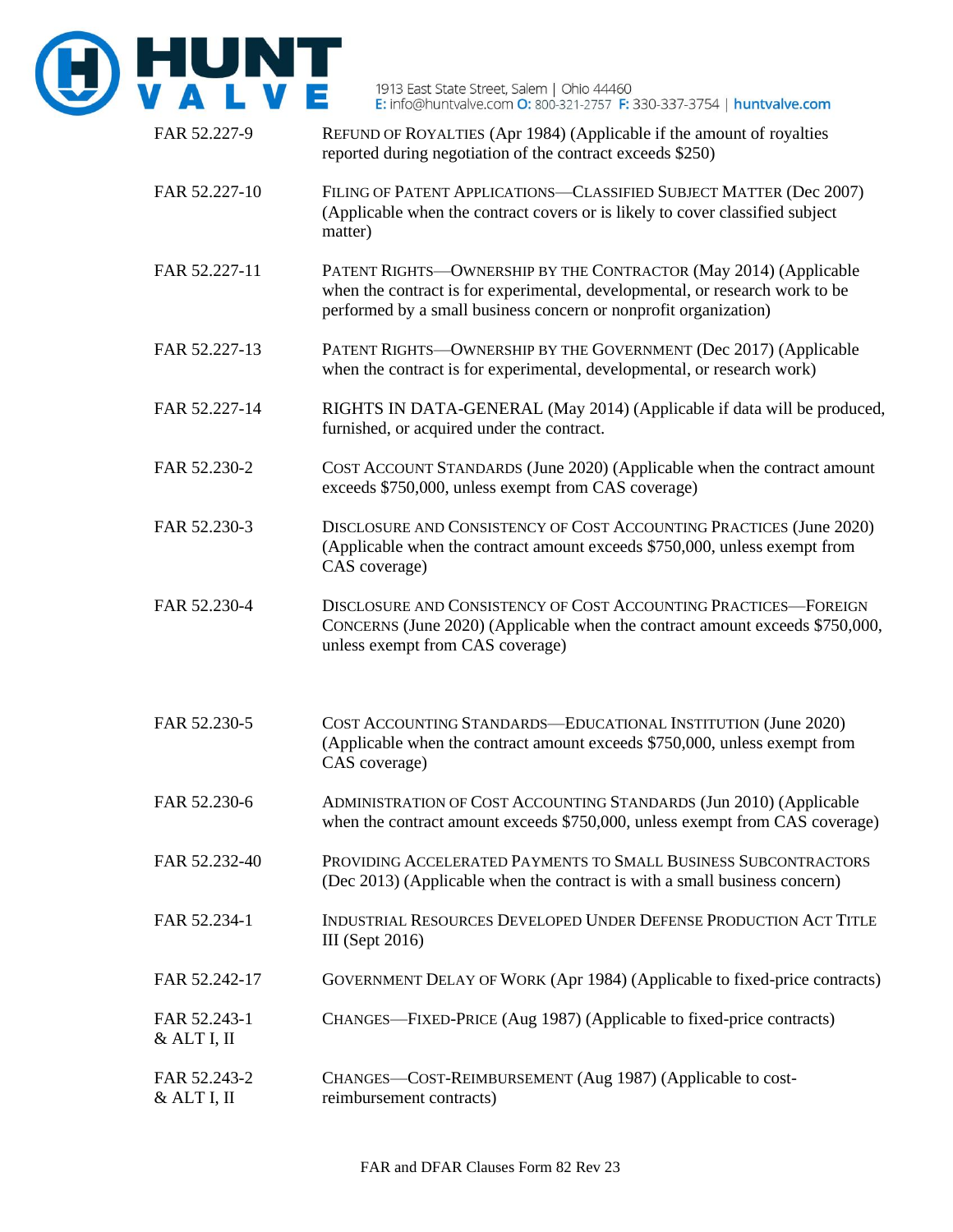

| FAR 52.243-3  | CHANGES-TIME-AND-MATERIALS OR LABOR-HOURS (Sept 2000) (Applicable to<br>time-and-materials or labor-hours contracts)                                                                                                                                                                                                                                                                                                                          |
|---------------|-----------------------------------------------------------------------------------------------------------------------------------------------------------------------------------------------------------------------------------------------------------------------------------------------------------------------------------------------------------------------------------------------------------------------------------------------|
| FAR 52.244-6  | SUBCONTRACTS FOR COMMERCIAL ITEMS (Nov 2020)                                                                                                                                                                                                                                                                                                                                                                                                  |
| FAR 52.245-1  | GOVERNMENT PROPERTY (Jan 2017) (Applicable when Government property is<br>acquired or furnished for performance of the contract)                                                                                                                                                                                                                                                                                                              |
| FAR 52.246-17 | WARRANTY OF SUPPLIES OF A NONCOMPLEX NATURE (Jun 2003) (Applicable to<br>contracts when the inclusion of a warranty is appropriate)                                                                                                                                                                                                                                                                                                           |
| FAR 52.246-20 | WARRANTY OF SERVICES (May 2001) (Applicable for fixed-price contracts<br>where the use of a warranty clause has been approved under the prime contract)                                                                                                                                                                                                                                                                                       |
| FAR 52.247-63 | PREFERENCE FOR U.S.-FLAG AIR CARRIERS (Jun 2003) (Applicable when the<br>contract may involve international air transportation)                                                                                                                                                                                                                                                                                                               |
| FAR 52.247-64 | PREFERENCE FOR PRIVATELY OWNED U.S.-FLAG COMMERCIAL VESSELS (FEB<br>2006) (Applicable when the contract may involve ocean transportation of supplies)                                                                                                                                                                                                                                                                                         |
| FAR 52.248-1  | VALUE ENGINEERING (June 2020 (Applicable when the contract amount exceeds<br>\$150,000)                                                                                                                                                                                                                                                                                                                                                       |
| FAR 52.249-1  | TERMINATION FOR CONVENIENCE OF THE GOVERNMENT (Fixed-Price) (Short<br>Form) (Apr 1984) (Applicable to fixed-price contracts not expected to exceed the<br>simplified acquisition threshold)                                                                                                                                                                                                                                                   |
| FAR 52.249-2  | TERMINATION FOR CONVENIENCE OF THE GOVERNMENT (Fixed-Price) (Apr<br>2012) (Applicable to fixed-price contracts expected to exceed the simplified<br>acquisition threshold)                                                                                                                                                                                                                                                                    |
| FAR 52.249-6  | TERMINATION (Cost-Reimbursement) (May 2004) (Applicable to cost-<br>reimbursement contracts)                                                                                                                                                                                                                                                                                                                                                  |
| FAR 52.249-8  | DEFAULT (Fixed-Price Supply and Service) (Apr 1984) (Applicable to fixed-<br>price contracts)                                                                                                                                                                                                                                                                                                                                                 |
| FAR 52.215-2  | AUDIT AND RECORDS—NEGOTIATION (June 2020) (Applicable when the contract<br>exceeds the simplified acquisition threshold and is a cost-reimbursement,<br>incentive, time-and-materials, labor-hour, or price-redeterminable type contract<br>(or any combination thereof) that requires the contractor to submit cost, funding,<br>or performance reports)                                                                                     |
| FAR 52.215-23 | LIMITATIONS ON PASS-THROUGH CHARGES (June 2020) (Applicable when the<br>contract amount exceeds the simplified acquisition threshold and is a cost-<br>reimbursement contract under a non-DoD prime contract; when the prime<br>contract is with the DoD, applicable when the contract amount exceeds the<br>simplified acquisition threshold and is cost-reimbursement or fixed price, except<br>as provided in FAR $15.408(n)(2)(i)(B)(2))$ |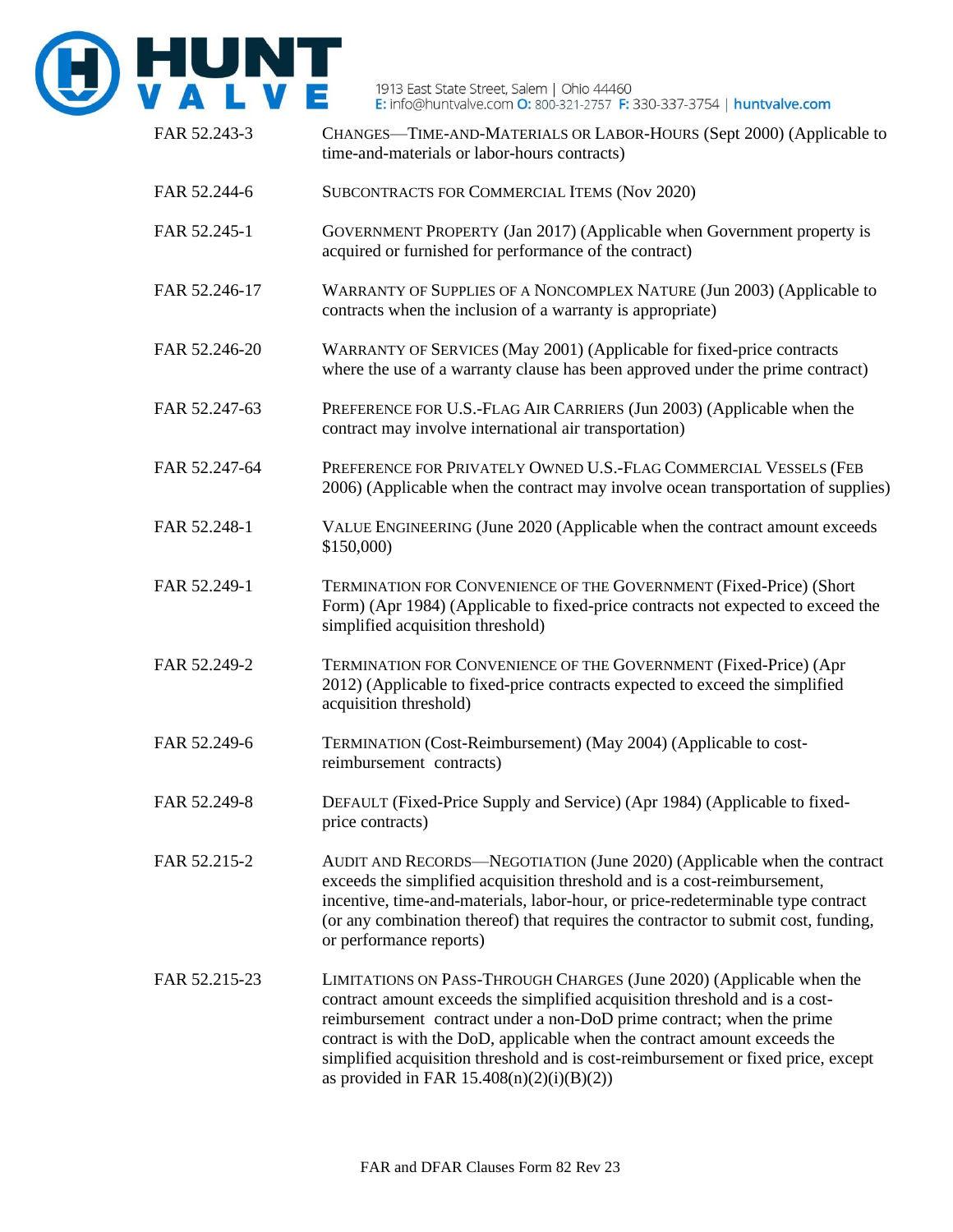

DFAR 252.203-7001 PROHIBITION ON PERSONS CONVICTED OF FRAUD OR OTHER DEFENSE-CONTRACT-RELATED FELONIES (Dec 2008) (Applicable when the contract amount exceeds the simplified acquisition threshold) DFAR 252.203-7002 REQUIREMENT TO INFORM EMPLOYEES OF WHISTLEBLOWER RIGHTS (Sep 2013) DFAR 252.203-7004 DISPLAY OF HOTLINE POSTERS (Aug 2019) (Applicable when the contract amount exceeds \$6 million, except when the contract is for commercial items) DFAR 252.204-7000 DISCLOSURE OF INFORMATION (Oct 2016) (Applicable when the contractor will have access to or generate unclassified information that may be sensitive and inappropriate for release to the public) DFAR 252.204-7010 REQUIREMENT FOR CONTRACTOR TO NOTIFY DOD IF THE CONTRACTOR'S ACTIVITIES ARE SUBJECT TO REPORTING UNDER THE U.S.-INTERNATIONAL ATOMIC ENERGY AGENCY ADDITIONAL PROTOCOL (Jan 2009) (Applicable when the contract is subject to the provisions of the U.S.-IAEA AP) DFAR 252.204-7012 SAFEGUARDING COVERED DEFENSE INFORMATION AND CYBER INCIDENT REPORTING (Dec 2019) (Applicable when the contract is for operationally critical support, or when performance will involve a covered contractor information system) DFAR 252.204-7015 DISCLOSURE OF INFORMATION TO LITIGATION SUPPORT CONTRACTORS (May 2016) DFAR 252.208-7000 INTENT TO FURNISH PRECIOUS METALS AS GOVERNMENT-FURNISHED MATERIAL (Dec 1991) (Applicable unless the contractor knows that the item being purchased contains no precious metals) DFAR 252.211-7003 ITEM UNIQUE IDENTIFICATION AND VALUATION (Mar 2016) (Applicable when the contract is for any for which unique identification is required in accordance with  $(c)(1)$  of this clause) DFAR 252.223-7008 PROHIBITION OF HEXAVALENT CHROMIUM (June 2013) (Applicable when the contract is for supplies, maintenance and repair services, or construction materials) DFAR 252.225-7007 PROHIBITION ON ACQUISITION OF UNITED STATES MUNITIONS LIST ITEMS FROM COMMUNIST CHINESE MILITARY COMPANIES (Dec 2018) (Applicable when the contract is for items covered by the U.S. Munitions List) DFAR 252.225-7009 RESTRICTION ON ACQUISITION OF CERTAIN ARTICLES CONTAINING SPECIALTY METALS (Dec 2019) (Applicable when the contract is for items containing specialty metals) DFAR 252.225-7013 DUTY-FREE ENTRY (Apr 2020) (Applicable when the contract is for qualifying county components, as prescribed in this clause, or for nonqualifying country components for which the contractor estimates that duty will exceed \$200 per unit)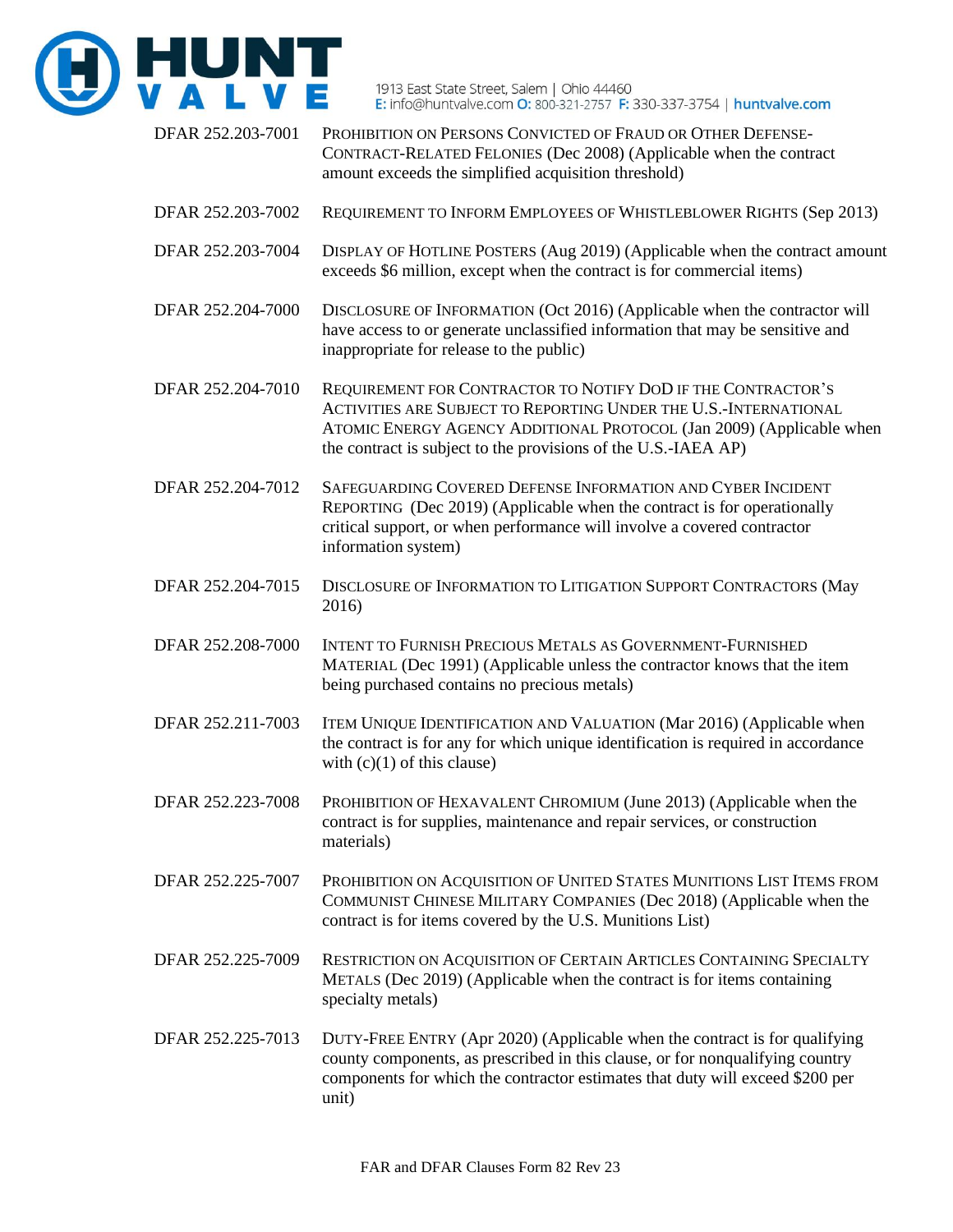

- DFAR 252.225-7016 RESTRICTION ON ACQUISITION OF BALL AND ROLLER BEARINGS (Jun 2011) (Applicable unless the contract is for commercial items or items that do not contain ball or roller bearings)
- DFAR 252.225-7019 RESTRICTIONS ON ACQUISITION OF ANCHOR AND MOORING CHAIN (Dec 2009) (Applicable when the contract is for items containing welded shipboard anchor and mooring chain, four inches or less in diameter)
- DFAR 252.204-7020 NIST SP 800-171 DOD Assessment Requirements (Nov 2020) (This clause applies to covered contractor information systems that are required to comply with the National Institute of Standards and Technology (NIST) Special Publication (SP) 800-171, in accordance with Defense Federal Acquisition Regulation System (DFAR) clause at 252.204-7012, Safeguarding Covered Defense Information and Cyber Incident Reporting, of this contract).
- DFAR 252.204-7021 CYBERSECURITY MATURITY MODEL CERTIFICATION REQUIREMENTS (Nov 2020) (The Cybersecurity Maturity Model Certification (CMMC) CMMC is a framework that measures a contractor's cybersecurity maturity to include the implementation of cybersecurity practices and institutionalization of processes. The Contractor shall have a current (i.e. not older than 3 years) CMMC certificate at the CMMC level required by this contract and maintain the CMMC certificate at the required level for the duration of the contract. Prior to awarding to a subcontractor, ensure that the subcontractor has a current (i.e., not older than 3 years) CMMC certificate at the CMMC level that is appropriate for the information that is being flowed down to the subcontractor).
- DFAR 252.225-7010 COMMERCIAL DERIVATIVE MILITARY ARTICLE-SPECIALTY METALS COMPLIANCE CERTIFICATE (Jul 2009) (Applicable to subcontractor if delivering commercial derivative military article containing a specialty metal).
- DFAR 252.225-7025 RESTRICTION ON ACQUISITION OF FORGINGS (Dec 2009) (Applicable when the contract is for forging items or for other items that contain forging items)
- DFAR 252.225-7033 WAIVER OF UNITED KINGDOM LEVIES (Apr 2003) (Applicable when the contract is with a U.K. firm and anticipated to exceed \$1 million)
- DFAR 252.225-7048 EXPORT CONTROLLED ITEMS (Jun 2013)
- DFAR 252.226-7001 UTILIZATION OF INDIAN ORGANIZATIONS, INDIAN-OWNED ECONOMIC ENTERPRISES, AND NATIVE HAWAIIAN SMALL BUSINESS CONCERNS (Apr 2019) (Applicable when the contract amount exceeds \$500,000)
- DFAR 252.227-7013 RIGHTS IN TECHNICAL DATA--NONCOMMERCIAL ITEMS (Feb 2014) (Applicable when the contractor will be required to deliver to the government technical data pertaining to noncommercial items or pertaining to commercial items for which the government will have paid for any portion of the development costs)
- DFAR 252.227-7014 RIGHTS IN NONCOMMERCIAL COMPUTER SOFTWARE AND NONCOMMERCIAL COMPUTER SOFTWARE DOCUMENTATION (Feb 2014) (Applicable when the contractor will supply noncommercial computer software or computer software documentation for delivery to the government)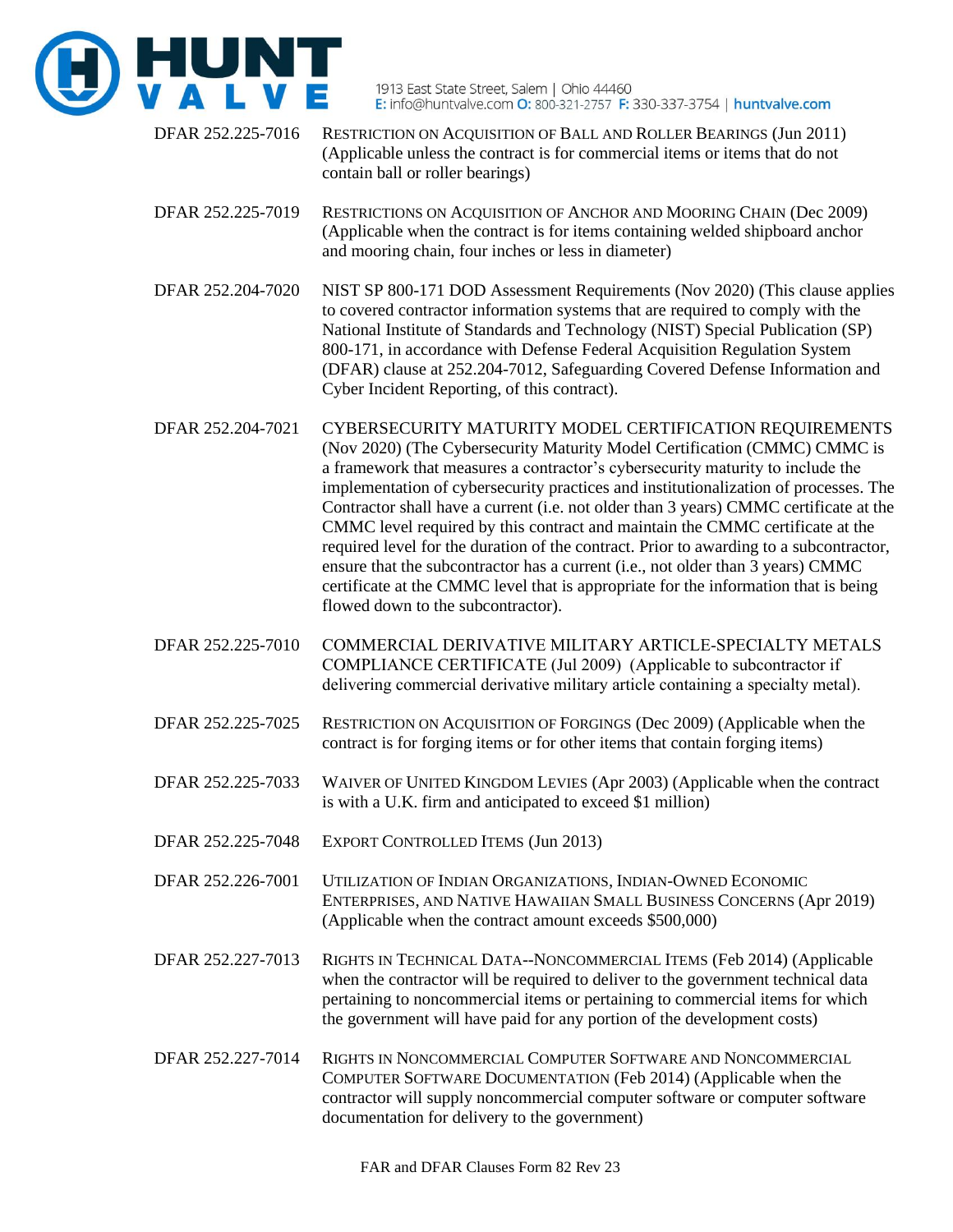

- DFAR 252.227-7015 TECHNICAL DATA--COMMERCIAL ITEMS (Feb 2014) (Applicable when the contractor will supply technical data related to commercial items developed in any part at private expense for delivery to the government)
- DFAR 252.227-7016 RIGHTS IN BID OR PROPOSAL INFORMATION (Jan 2011)
- DFAR 252.227-7018 IDENTIFICATION AND ASSERTION OF USE, RELEASE, OR DISCLOSURE RESTRICTIONS (Feb 2014) (Applicable when the contractor will supply noncommercial technical data or computer software for delivery to the government)
- DFAR 252.227-7019 VALIDATION OF ASSERTED RESTRICTIONS--COMPUTER SOFTWARE (Sep 2016) (Applicable when the contractor will supply computer software for delivery to the government)
- DFAR 252.227-7037 VALIDATION OF RESTRICTIVE MARKINGS ON TECHNICAL DATA (Sept 2016) (Applicable when the contract requires the delivery of technical data)
- DFAR 252.227-7038 PATENT RIGHTS—OWNERSHIP BY THE CONTRACTOR (LARGE BUSINESS) (June 2012) (Applicable when the contract involves experimental, developmental, or research work to be performed by other than a small business concern or nonprofit organization)
- DFAR 252.235-7003 FREQUENCY AUTHORIZATION (Mar 2014) (Applicable when the contract involves the development, production, construction, testing, or operation of a device for which a radio frequency authorization is required)
- DFAR 252.237-7023 CONTINUATION OF ESSENTIAL CONTRACTOR SERVICES (Oct 2010) (Applicable when the contract involves the supply of "essential contractor services" as defined in the  $(a)(1)$  of the clause)
- DFAR 252.239-7016 TELECOMMUNICATIONS SECURITY EQUIPMENT, DEVICES, TECHNIQUES, AND SERVICES (Dec 1991) (Applicable when the contract requires securing telecommunications)
- DFAR 252.244-7000 SUBCONTRACTS FOR COMMERCIAL ITEMS (Oct 2020)
- DFAR 252.246-7003 NOTIFICATION OF POTENTIAL SAFETY ISSUES (Jun 2013) (Applicable when the contract is for parts identified as critical safety items, systems and subsystems, assemblies and subassemblies integral to a system, or repair, maintenance, logistics support, or overhaul services for systems and subsystems, assemblies, subassemblies, and parts integral to a system, as those terms are defined in the clause)
- DFAR 252.246-7007 CONTRACTOR COUNTERFEIT ELECTRONIC PART DETECTION AND AVOIDANCE SYSTEM (Aug 2016) (Applicable when the contract is for electronic parts or assemblies containing electronic parts)
- DFAR 252.246-7008 SOURCE OF ELECTRONIC PARTS (May 2018) (Applicable to subcontractor who sells electronic parts).